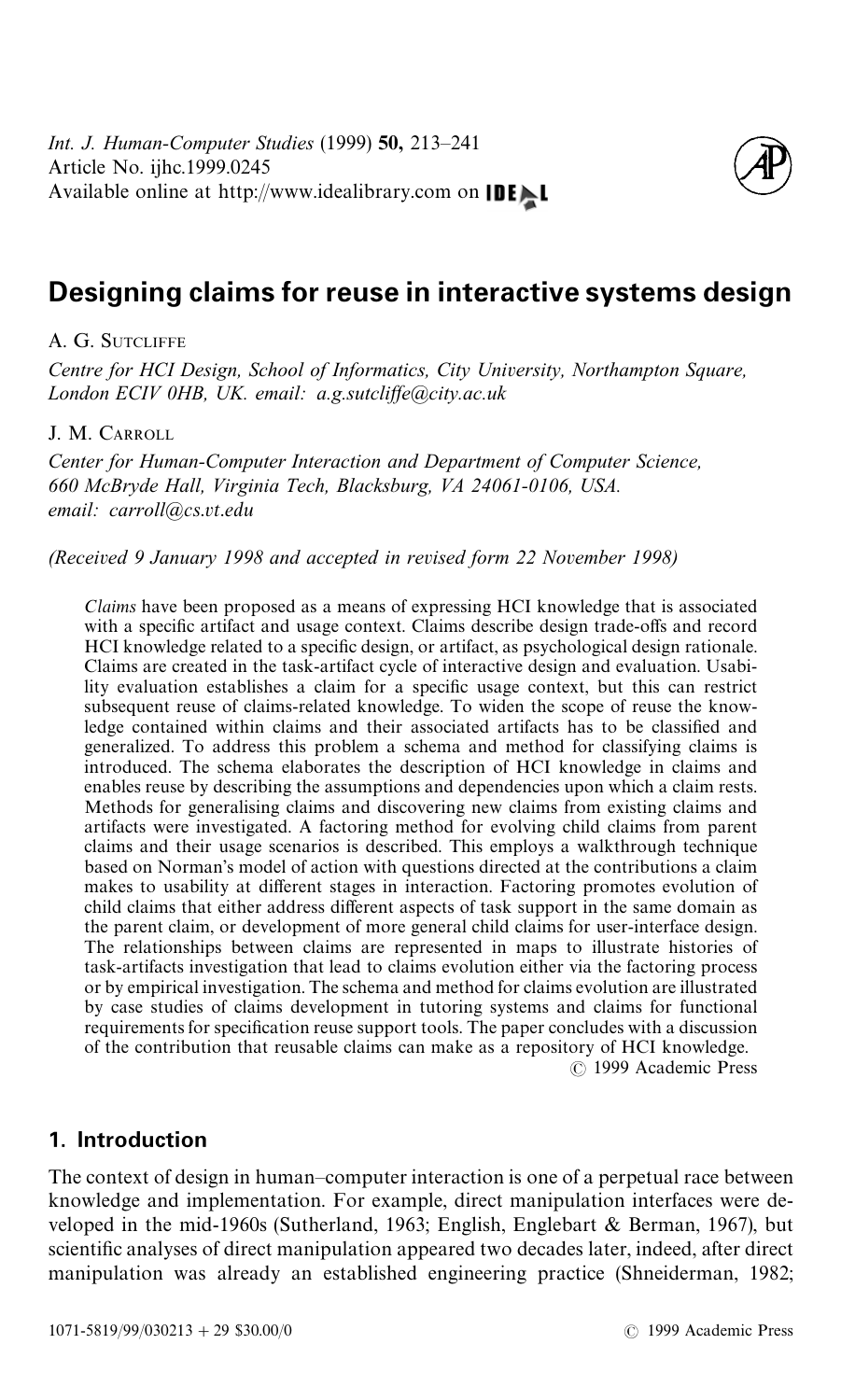[Hutchins, Holland & Norman, 1986\).](#page-26-0) It is a typical pattern in HCI for new ideas to be first codified in exemplary artifacts and only later abstracted into explanations and principles [\(Carroll & Campbell, 1989\).](#page-26-0)

This somewhat iconoclastic relation between knowledge and implementation has had many impacts on methodological discussions about HCI. For example, it contributed a theory crisis in the 1990s which marginalized traditional cognitive modelling [\(Carroll](#page-25-0) [& Campbell, 1986; Carroll, 1991;](#page-25-0) [Long & Dowell, 1996\).](#page-26-0) More constructively, it contributed to the growing interest in design rationale as a means of better integrating the development of knowledge representations and the development of interactive systems [\(Moran & Carroll, 1996\).](#page-27-0) A key aim in HCI design is to bring knowledge from cognitive psychology, and other disciplines such as sociology, to bear upon the design process. The cognitive modelling tradition (e.g[. Barnard, 1991\)](#page-25-0) has sought to solve this by development of predictive models so that usability problems can be diagnosed early in the design process. Although cognitive predictive models have been developed, the range of design phenomena that they apply to is narrow, e.g. design of cuts in video clips [\(May](#page-27-0) [& Barnard, 1995\),](#page-27-0) design of meaningful labels in menus [\(Kitajima & Polson, 1997\).](#page-26-0) In contrast, claims can cover a wider span of design problems and deliver HCI knowledge to designers in the form of specific design trade-offs. A claim expresses a psychologically based design principle that, although it is less formal than predictive models, does provide knowledge that is more tractable in its expression and, more importantly, related directly to its context of use in a design and scenario of use.

Our work on design rationale has emphasized specifying and observing the usage scenarios that motivate a design project, and articulating the underlying issues and problems in those scenarios. Design issues are schematized as trade-offs, expressed as upsides and downsides associated with given features of an envisioned or extant artifacts as used in a task. For example, contextualized help messages may be easier for a user to interpret and apply in a given situation, but may be less effective in conveying general principles to the user and may be more susceptible to being erroneous [for example, if the context as perceived by the user differs from the context as recognized by the help system [\(Carroll & Aaronson, 1988\)\].](#page-25-0) The process of making explicit, the implicit trade-offs in a scenario description is called *claims analysis* [\(Carroll & Kellogg, 1989\).](#page-25-0) Claims express a design treatment with upsides and downside trade-offs that may be expected from implementing the claim; for instance, in a tutoring application which gives feedback on the learner's progress via a goal tree, a claim that 'providing a dynamic fish eye view of a goal hierarchy'' may have the upsides of ''reducing the complexity of the display and focusing the learner's attention on the part of the hierarchy pertinent to current learning context'' but also the downside ''that it could conceal parts of the hierarchy of interest to the learner''. Options and justifications are presented to the designer, who can then make an informed decision.

In a variety of design projects, drawn chiefly from the domains of tutoring systems and of programming and software design tools, we demonstrated how a scenario-based design rationale of claims can guide design decision-making (e.g. [Bellamy & Carroll,](#page-25-0) [1990;](#page-25-0) [Carroll & Rosson, 1991, 1995;](#page-26-0) [Rosson & Carroll, 1995; Singley & Carroll, 1996\).](#page-27-0) This was achieved by documenting observed or envisioned scenarios as narratives and then analysing the HCI design trade-offs implicit in them. We then used these analyses as a resource to guide design decision making. While these case studies are encouraging,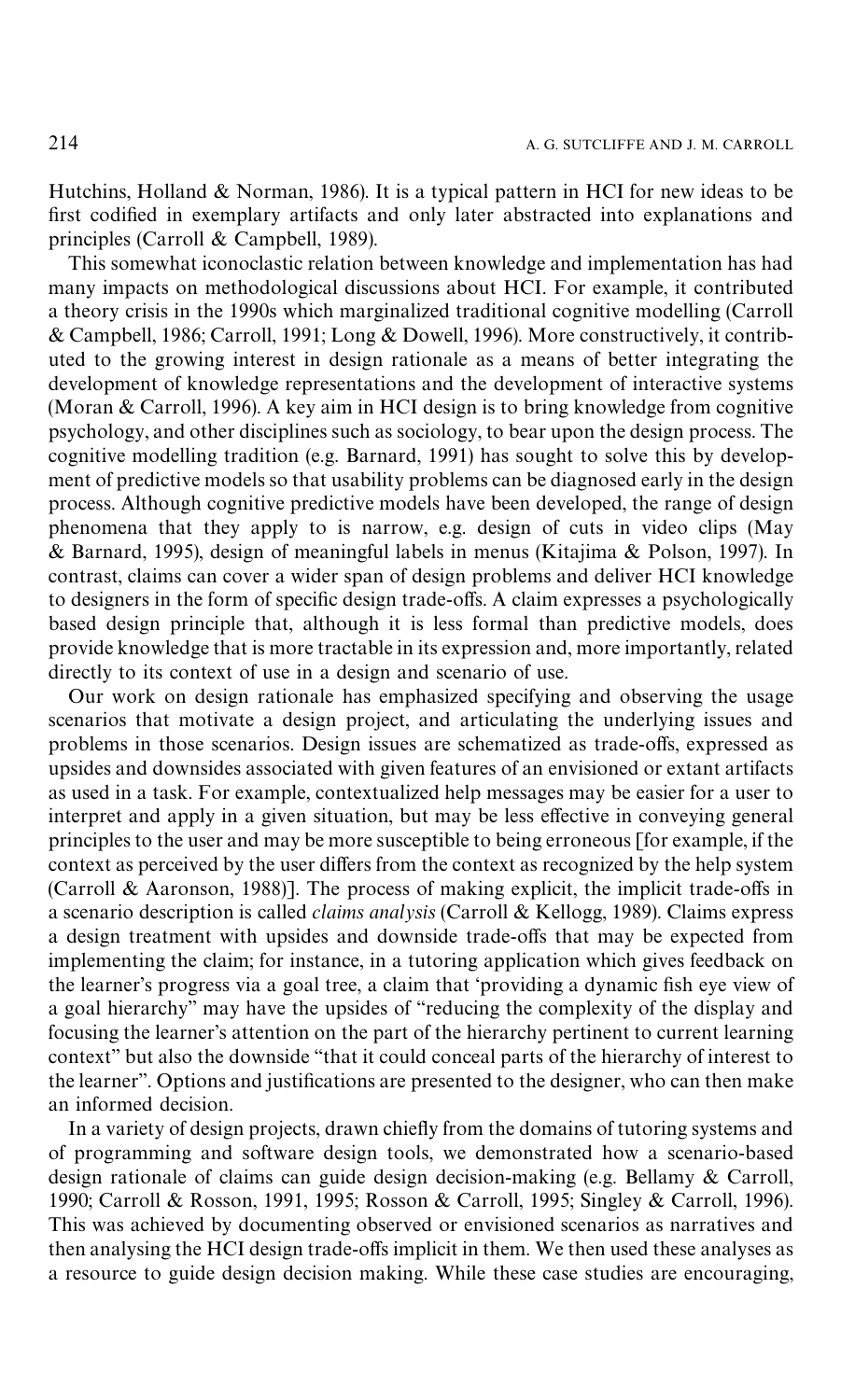they raise many methodological issues. For example, are there types of scenarios and claims? How can the identification of scenarios and claims be supported or verified? Can claims analysis provide a bridge between social and behavioural theories and real design reasoning? Some of these issues are addressed in [Carroll and Rosson \(1991, 1992\).](#page-26-0)

One advantage of claims is that they associate theoretically motivated, and empirically justified knowledge of human computer interaction with a designed artifact and context of use. This makes HCI knowledge available to designers who can recognize the applicability of a claim to a new design context via similarities in user tasks, scenarios or artifacts. Indeed by situating design knowledge in context with a scenario and an example design (the artifact), HCI knowledge may be delivered to the wider community software engineers. A set of methodological issues pertains to the *reuse* of claims analyses. [Carroll, Singley and Rosson \(1992\)](#page-26-0) showed how design ''models'' can be construed as abstractions of claims identified in specific scenarios. Specializations of these model-level claims would be reused by designs that instantiate the model. [Carroll,](#page-26-0) [Koenemann, Singley and Rosson \(1993\)](#page-26-0) demonstrated how claims can be threaded through sets of usage scenarios, and thus how a given claims analysis can be reused and generalized within the scope of a particular design project. This work indicates the kinds of reuse that might be feasible, but does not provide a general framework or a format for organizing claims to support reuse.

Guidelines (e.g. [Apple, 1987](#page-25-0); [ISO 9241, 1997\) h](#page-26-0)ave a wide range of applicability but their very generality often poses problems of interpretation in context. Furthermore, guidelines rarely promote insight into design problems. Heuristic evaluation [\(Neilsen,](#page-27-0) [1993\)](#page-27-0) develops the guideline theme by placing it in a task/usage context for usability assessment; however, heuristic evaluation still requires considerable skill for interpretation of usability problems [\(Neilsen & Philips, 1993\).](#page-27-0) Another approach has been to develop simple models that may be applied in investigatory methods; for instance, Cognitive Walkthroughs [\(Wharton, Reiman, Lewis & Polson, 1994\).](#page-28-0) While this approach has gained some acceptance, walkthroughs only provide a general model which requires considerable expertise for interpreting the usability of a design in a specific task context.

Claims offer more targeted delivery of HCI knowledge by virtue of the task-artifact cycle that provides a context. However, the process of generalization from scenarios and specific claims to models is poorly understood. Furthermore, there are different utility trade-offs for knowledge reuse between general but under-specified models (e.g. walkthroughs; [Wharton](#page-28-0) *et al*., 1994) and richer yet domain-specific models [\(Timmer & Long,](#page-28-0) [1997\).](#page-28-0) More general models can target a wider range of domains but at a penalty of delivering less knowledge, while the converse is true for more domain-specific models. Since claims have a domain-specific anchor in the artifact context, if the knowledge they contain can be generalized, then insight into the general to domain-specific trade-offs may be gained. The quest to extend the reuse of claims-related knowledge motivated the investigation reported in this paper. We deal with the initial problem in the journey toward effective reuse, namely description and means of design claims for reuse. Problems of reuse library construction, claims retrieval and design by reuse will form the subject matter of subsequent papers.

To facilitate reuse, claims must be formatted and indexed so that retrieval mechanisms can find appropriate claims for a user's new design context. One approach is to adopt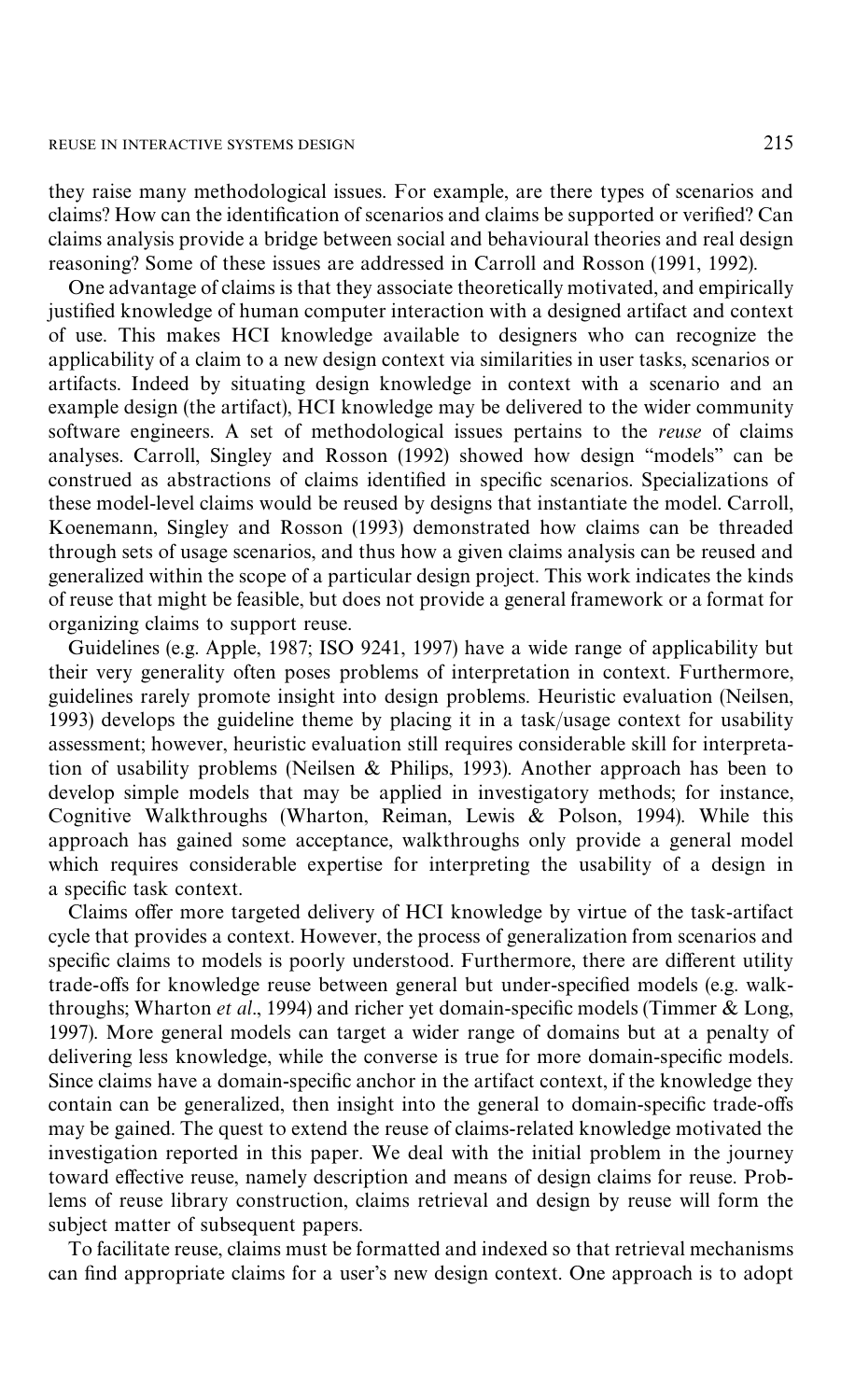faceted classification schemes from information science that have been successfully applied to indexing reusable software components [\(Prieto-Diaz, 1991\).](#page-27-0) However, the effectiveness of classification schemes is limited by the consensus on terminology that can be achieved among the indexers and users. Although classification may be a useful starting point, it is unlikely in itself, unless a mutually comprehensible framework for organizing HCI knowledge can be offered to designers and users. The task-artifact cycle suggests a more powerful approach. Claims are associated with usage scenarios that describe either the context from which the claim was originally derived, or the current usage context that a claim embodies in a redesigned artifact. Scenarios enable fragments of claims-related knowledge to be associated with identified cases and classes of users, usage tasks and product features. This provides a rich classification scheme contextualized by artifact examples for interpreting how claims may be reused.

The investigation we report in this paper was motivated by the desire to improve the generality of claims and hence empower reuse of HCI knowledge. First, we have demonstrated that the concept is feasible and has potential utility in the design process, and this is the subject matter of this report. In the longer term, we will have to address the issues of engineering a claims library, such as indexing and classification retrieval and matching claims to a new application context and methods for reuse of claims knowledge in the design process. Furthermore, the utility and reusability of claims as a mechanism for reuse of HCI knowledge would have to be demonstrated by case studies and experiments which show whether application of claims knowledge does indeed improve usability. Within this longer term plan of research, in this paper we focus on the theme of formatting claims for reuse by a combination of classification and contextual description in scenarios. We propose a framework for classifying and describing claims that addresses the scope of potential reuse and helps the future designer-reuser assess the relevance of a claim for a future application.

The users of claims are intended to be software engineers, so another motivation for this research is to spread HCI knowledge beyond the community of human factors specialists; however, effective delivery of design knowledge is a research topic in its own right. To make claims usable by software engineers will require research in explanation, provision of support tools and tutorial environment; for instance, design critics [\(Fischer,](#page-26-0) [Nakakoji, Otswald, Stahl & Summer, 1993\).](#page-26-0) In the short term, our ambition is to demonstrate the feasibility of claims reuse within a community of HCI-knowledgeable designers. It is important to note that the main thrust of claims reuse is to deliver reusable knowledge that can be applied to designing new user interfaces rather than software reuse. Claims may therefore complement software component reuse [\(Prieto-](#page-27-0)[Diaz, 1991\).](#page-27-0) The paper is organized as follows. In the next section, we introduce the claims description schema and classification framework. This is followed by designing claims for reuse using the framework. [Section 4](#page-15-0) then reuses a subset of the claims in a case study example of a new application. The paper concludes with a discussion of the potential of claims as a reusable library of HCI knowledge.

# **2. Classifying and formatting claims**

This section introduces the ontology of HCI knowledge that is anchored in the task artifact cycle [\(Carroll, Kellogg & Rosson, 1991\).](#page-26-0) [Figure 1](#page-4-0) schematizes the analysis,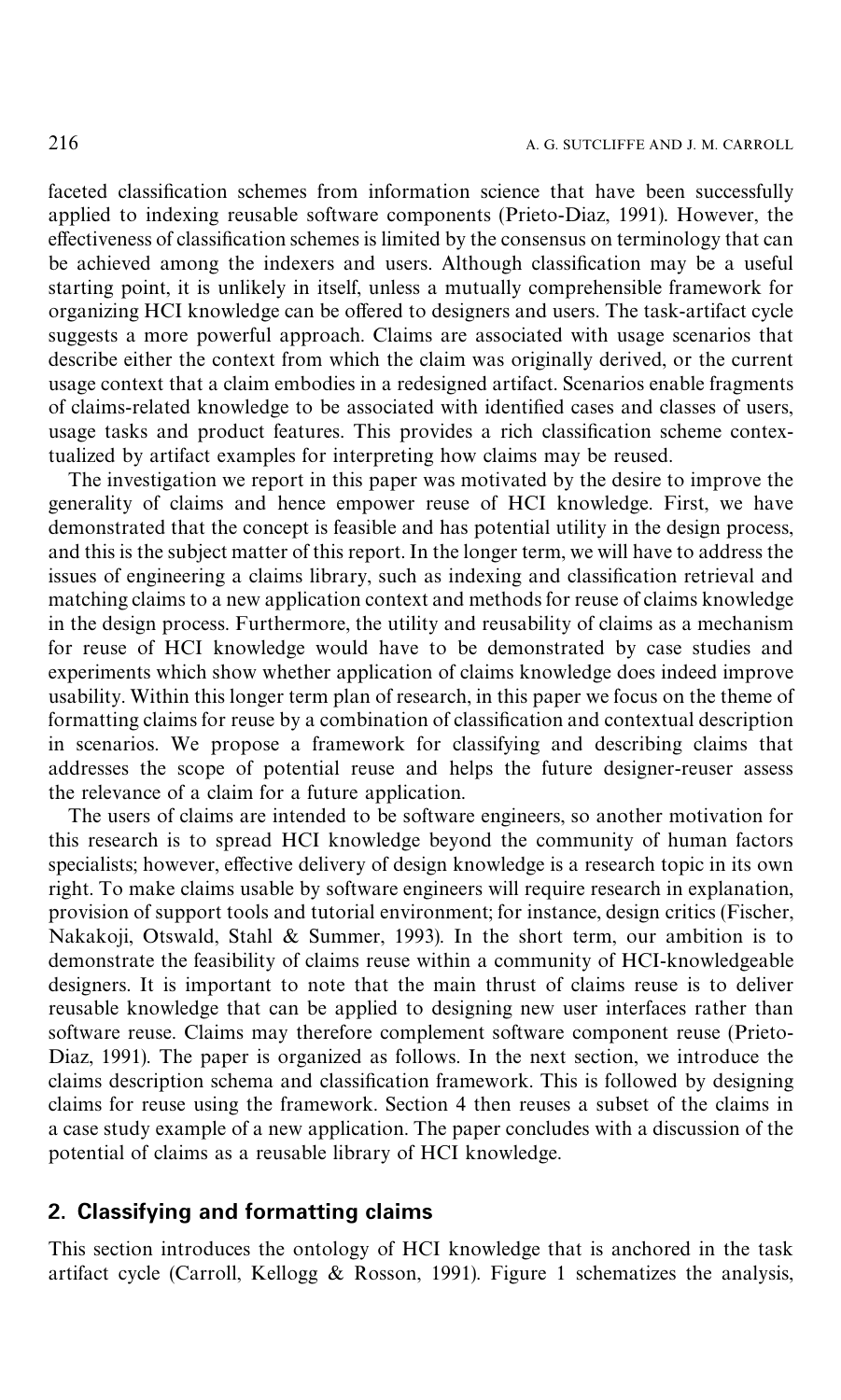<span id="page-4-0"></span>

FIGURE 1. Task-artifact cycle showing the derivation of claims from evaluation and empirical studies, and factoring for reuse in related task-artifact contexts.

evaluation and knowledge development activities in the task-artifact cycle: task scenarios that have been empirically evaluated and/or subjected to claims analysis provide requirements for the design of new artifacts. In this figure, the task-artifact cycle has been elaborated to incorporate a reuse sub-cycle that saves claims after analysis/evaluation and adds them to a repository of HCI knowledge.

The major knowledge-related components in the framework are claims, artifacts, scenarios and backing theories. Claims assert trade-offs (upsides and downsides) that pertain to design features. Artifacts are the user-interface design that the claim pertains to. An artifact may be a whole product, or a sub-component thereof. The granularity of a claim is set by its related artifact, i.e. some claims have general scope and describe a complete design, while others may be restricted to a particular feature of the user interface. Scenarios set claims in a specific context of use while backing theories from disciplines such as cognitive science, sociology and anthropology ground and generalize the causal relationships asserted in claims; these disciplinary theories are not themselves elaborated in the ontology.

We distinguish between identified and attested claims. This distinction reflects the status of the claim as HCI knowledge. Claims are initially identified in scenarios envisioned or observed for a given artifact. Identified claims are contextualized by a particular usage scenario; they are testable hypotheses about the usability or functional advantages of the design for that scenario. Identified claims are used to motivate and focus evaluation, analysis and redesign of a situated artifact. Through this process, identified claims may be rejected outright, or they may be empirically and theoretically substantiated and refined. In the latter case, they become attested claims.

We distinguish three kinds of scenarios: problem initiation scenarios, usage scenarios and projected usage scenarios.

*Problem initiation scenarios* describe the original situation that motivated a cycle of task-artifact investigation; they describe the motivation of investigating a certain type of claim and are the initial problem statement for research. An example is discovery of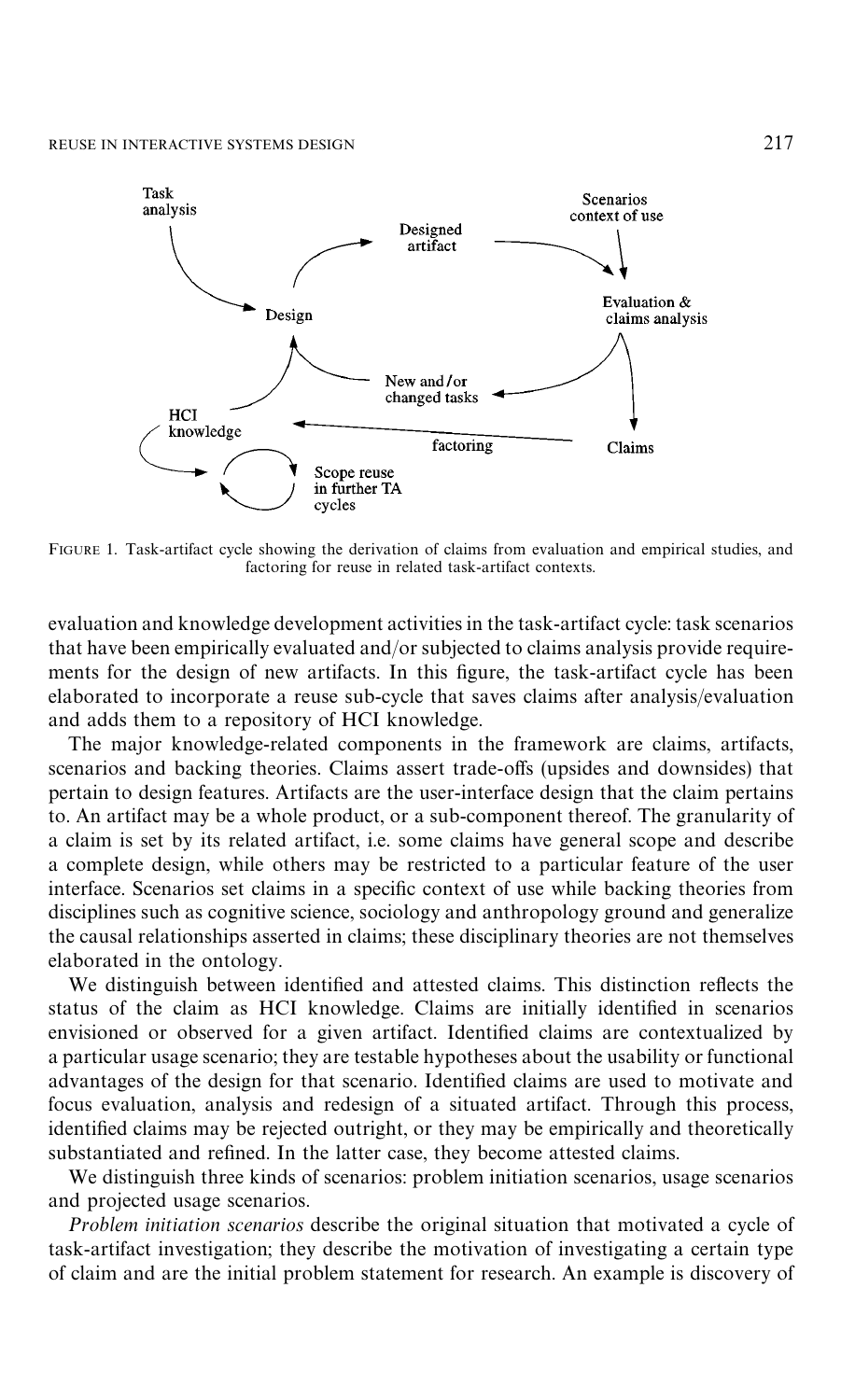a significant usability problem without an obvious solution, that merits further investigation: ''the user attempts to reuse the dialogue box but fails to customize the component for the new application. The reason for the user's mistake is not clear''.

º*sage scenarios* describe a sequence of user*—*system interaction, based on empirical evidence; they illustrate a problem instance in a design, e.g. ''the user tries to find the bullet format command in the word processor, but after considerable searching gives up and uses indented paragraphs instead''.

*Projected usage scenarios* describe anticipated interaction with the redesigned artifact; they may be based on the designer's expectations or grounded in actual observation of user interaction with a prototypes, e.g. ''having selected the text the user chooses the double columns command and the text is displayed in double-column format. This is easier to use than the previous artifact that displayed text in a single column''.

In the co-evolution of tasks and designed artifacts, a problem initiation scenario motivates investigation. These are similar to critical incidents and cause observed usability problems; alternatively, a claims analysis may arise from success stories when users cite the effectiveness of a particular design. Usage scenarios are gathered from empirical studies and help to produce identified claims. Identified claims guide artifact redesign and the projection of new usage scenarios that contextualize the attested claim. With further evaluation the cycle is repeated.

The overall process is composed of three major steps organized in two alternative pathways, as illustrated in [Figure 2.](#page-6-0) First, classification that helps to identify outstanding issues for further investigation. Classification may then be followed by redesign and evaluation of claims to address downsides in the original claim. This step is described in previous reports of task-artifact cycle investigations, and so is not considered further in this paper. Alternatively, the dependencies and design issues identified during classification may lead to new ''child'' claims and further task-artifact cycles via a factoring process described in [Section 3](#page-11-0) of this paper. Both of these alternative pathways create families of related claims that may be composed into maps of investigation histories that, *inter alia*, create schemata of related chunks of HCI knowledge. This is described further in [Section 4.](#page-15-0) Factoring claims entails investigating the contribution the claim and its associated artifact make to supporting user*—*system interaction. This leads to new child claims at a different level of abstraction and hence spawns a new task-artifact cycle. Next we address claims classification and documentation.

### 2.1. CLAIMS DESCRIPTION SCHEMA

To structure the HCI knowledge in claims for reuse, we propose an explicit claims description schema. The top level of the schema has a number of slots which are filled by free-format narrative, and by a set of terms following the practice of controlled vocabularies of faceted classification. Our starting point was the simple claims format used in many previous publications, i.e. a claim description followed by one or more upsides (benefits) and one or more downsides (disadvantages or potential problems). This kernel schema is expanded as follows.

- 1. Claim ID: unique identifier for the claim.
- 2. Title: name give by claim author.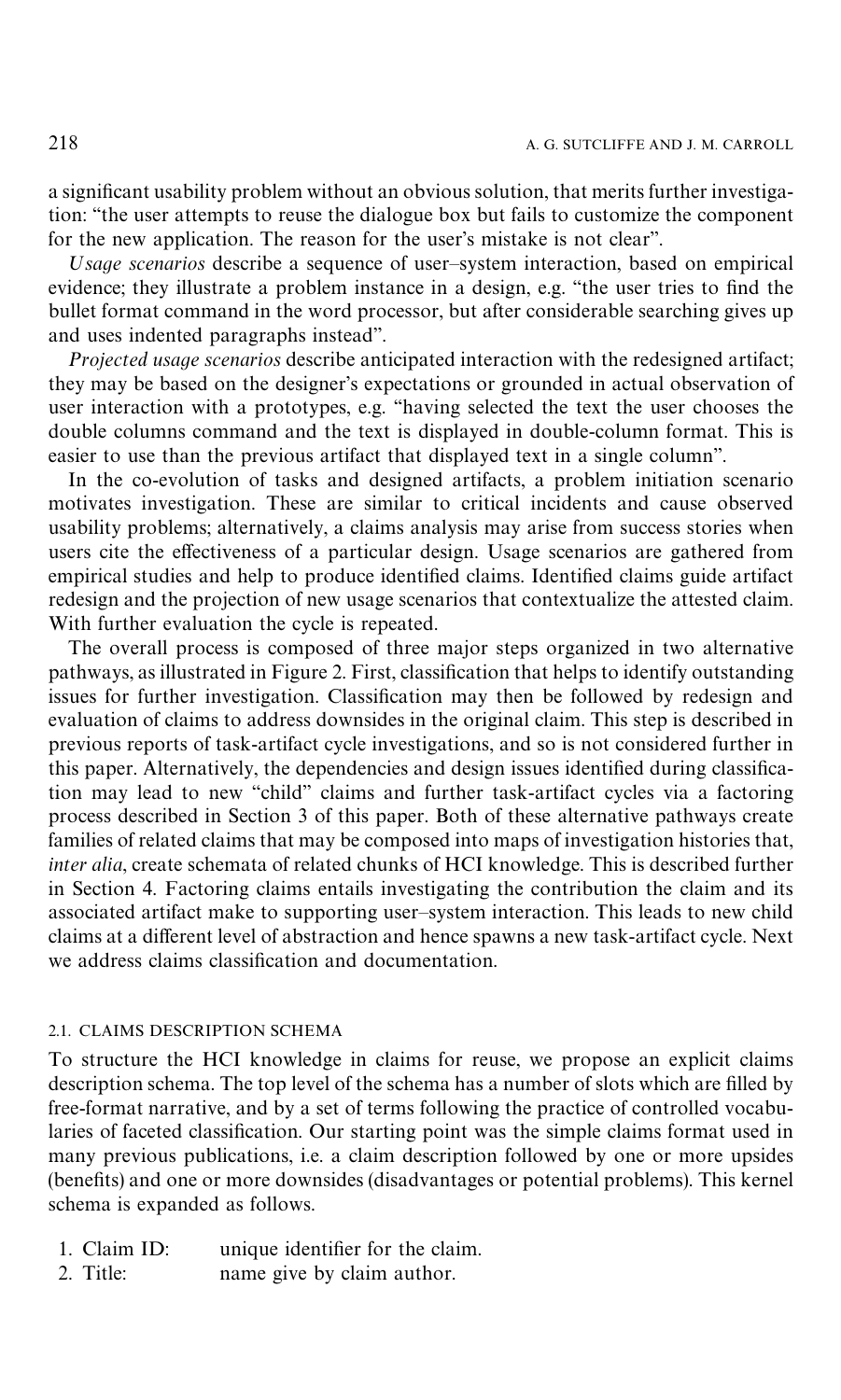<span id="page-6-0"></span>

FIGURE 2. Process steps and pathways for claims analysis and evolution.

- 3. Author: researcher(s) who developed the original claim.
- 4. Artifact: brief description of the product/application in which the claim originated.
- 5. Explanation: natural language description of the claim.
- 6. Upside (s): positive effect of using the claim on a system goal or usability.
- 7. Downside (s): negative effect of using the claim on a system goal or usability.
- 8. Scenario: scenario in which the claim was derived or is now used.
- 9. Effect: desired, and preferably measurable, system goal/usability effect that the implemented claim should achieve.
- 10. Dependencies: other design problems that have to be solved to achieve the claim's effect.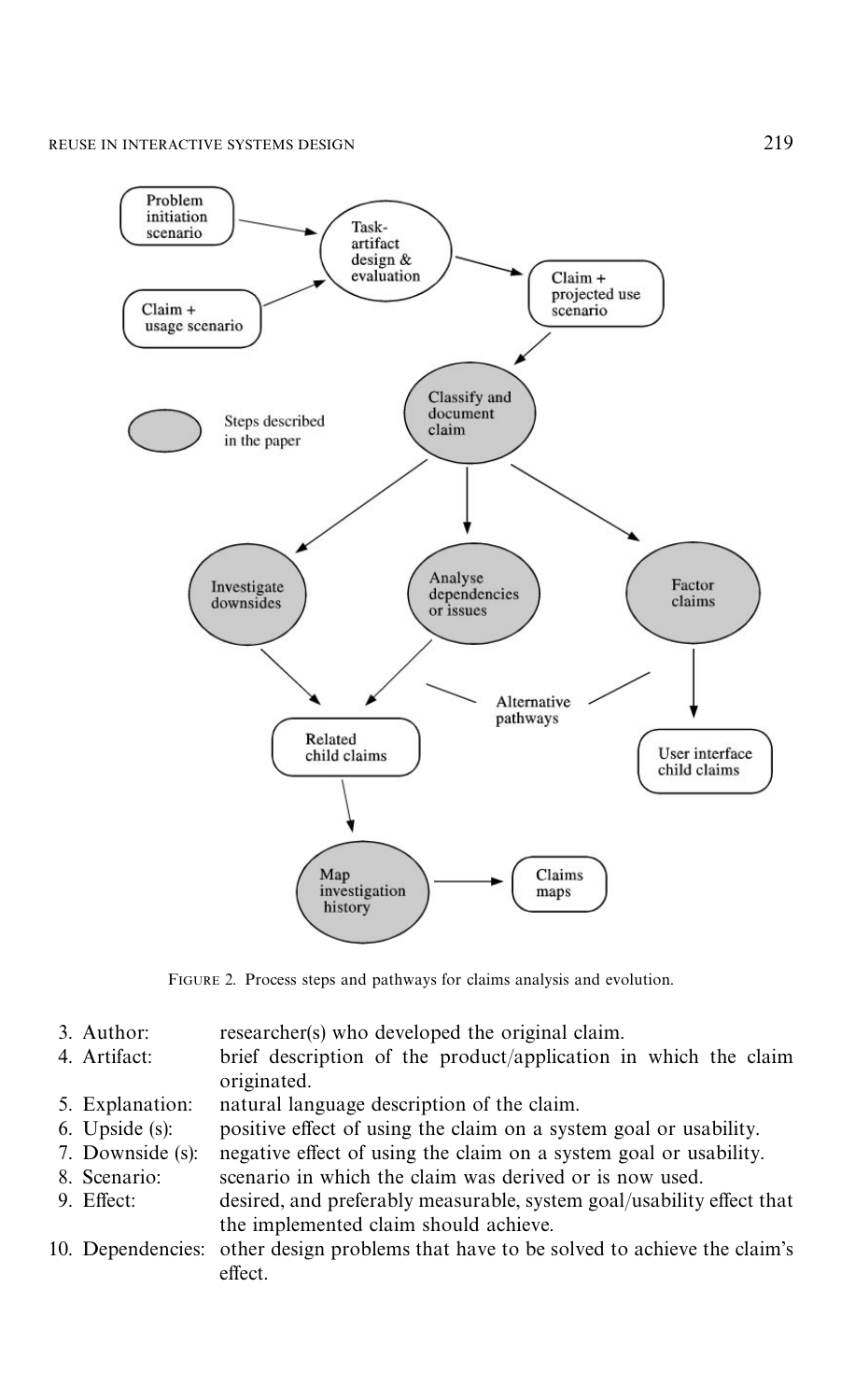

FIGURE 3. Claims description schema components with relationships to show how different arguments can contribute to the classification.

- 11. Issues: design issues influenced by the claim.
- 12. Theory: underlying theory explicitly referenced by the author (sub-schema). 13. Relationships: inter-claim links that describe how claims evolved during a history of investigation (see [Section 4\)](#page-15-0)

All slots are filled with informal, natural language text, the extent of which depends on the depth of analysis provided by the claim's author. The classification schema is extended by hypertext links to contextual material in a variety of media (e.g. screen dumps, video of the artifact), the product itself, relevant design documents, as well as to related claims. Slots 6 and 7 are typically iterated, as two or three upsides and downsides are usually stated. Slot 12 may be filled either by a reference to the underlying theory or it may act as a link to a claims map that describes a series of claims which share a common theoretical base and problem initiation. This slot is expanded in the theory sub-schema. The relationship slot 13 contains a pointer to other claims that are associated with the current claim in terms of their subject matter or the history of investigation. The use of this slot is covered in [Section 4.](#page-15-0) The claims schema components and relationships are illustrated in Figure 3.

Assuming claims are input in their minimal form of a description, scenario of use, upsides and downsides, the process starts with initial documentation and then scoping the artifact's features and the claim's effect by stating the usability goals or expected outcome on improved task performance. Claims are classified by the following steps.

1. Initial documentation.

• Record the claim's author. Access to the claim's author is vital to get a satisfactory understanding of its origin and motivation.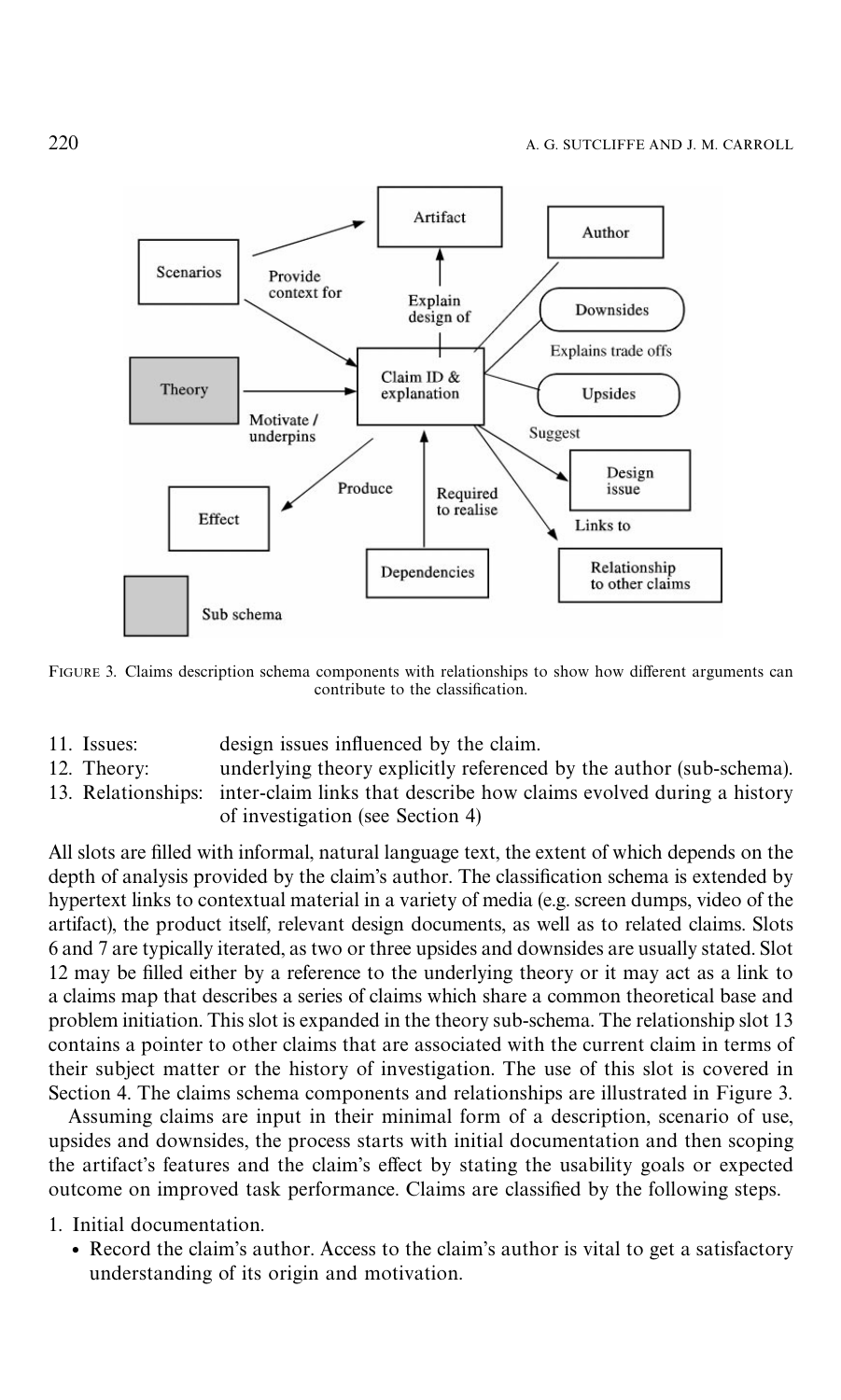- <sup>f</sup> Assign a unique identifier and fill in the slots for author, artifact, claim, description, scenario, upsides and downsides.
- Trace the artifact and scenario to provide links to an example of the artifact and/or recordings of its use. Similarly, links to evaluation data from which the scenario was taken should be added.
- 2. Scoping the effect.
	- Describe the intended effect of implementing the claim. This should be implicit in the upsides of the claim, usage scenario and possibly the background theory. The intended effect is stated at a high level of satisfying end-user goals or improving task performance.
- 3. Explore dependencies and issues.
	- Trace dependencies implicit in the claim by asking "What features/knowledge/assumptions does implementation of this claim depend on?''. For example, implementing a strategy may depend on availability of certain actions, knowledge or system functions.
	- Identify assumptions about the properties of the user necessary for the claim to be effective by asking ''What knowledge should the user possess for the interaction (with the design) to be successful?''
	- Describe design issues that are not directly addressed by the claim but are important usability features for delivering the claim's effect. Issues are posed as questions often point to new claims that need to be investigated.
- 4. Assign theoretical derivation.
	- Specify the theory that motivated the investigation that led to the claim or that may underpin its origins. Generally, theory relates to a whole claim, although the upside and downside slots in a claim schema may have different relationships to backing theory. For instance, a feature posting current learning goals provides feedback and a model to a person pursuing these goals. This benefits learning as described by the theory of [Lewis and Anderson \(1985\).](#page-26-0)

We regard the linking of claims to specific backing theory as particularly important, and propose a sub-schema for classifying six different kinds of relationships between clauses and backing theory.

- (a) Theory prediction—the claim is a direct consequence of some theory's prediction in a design context, e.g. pedagogical theory predicts that active engagement in constructive learning environments should be more effective [\(Fischer](#page-26-0) *et al*., 1993)
- (b) Grounded theory—indirect consequence, or interpretation of a theory by the designer. Memory schema theory suggests that reuse of design templates should improve developer efficiency and problem solving [\(Maiden & Sutcliffe,](#page-27-0) [1994\)](#page-27-0)
- (c) Experimentally derived—claims based on results of a controlled experiment; explicit task-related labelling of commands reduces user errors [\(Franzke, 1995\)](#page-26-0)
- (d) Empirically grounded—claims that rest on analysis of observations (quantified or qualitative) with a scoped context; this covers case studies, ecological studies and usability evaluation. Most published studies of claims fall into this category.
- (e) Proof of concept—claims that rest on the fact that they can be interpreted and constructed as an artifact that works effectively.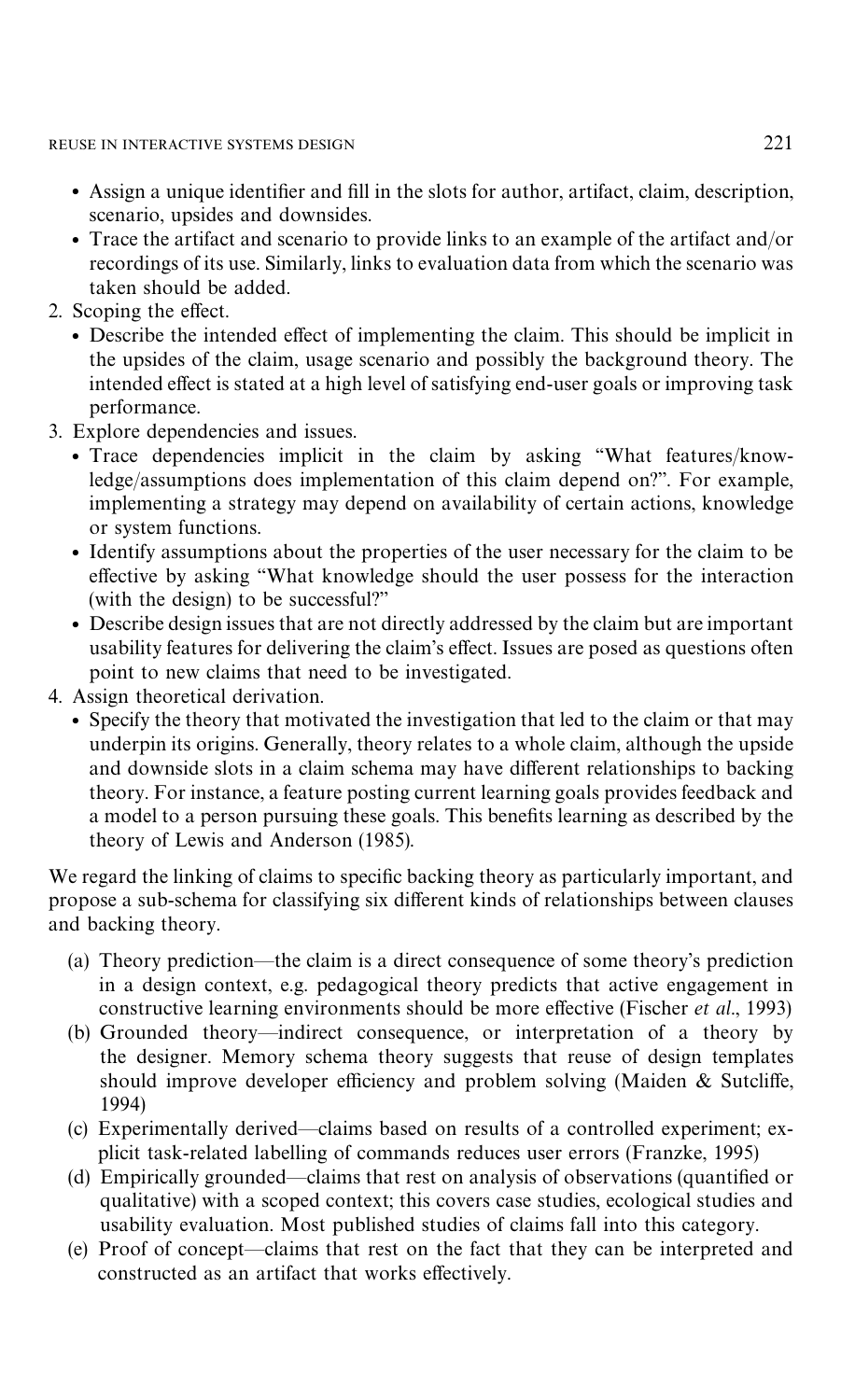(f) Operationally grounded—the claim has been demonstrated to work in practice by either marker success, process improvement, or quality improvement. The claim may be derived from intuition or by theoretical inspiration; see (a) and (b).

This classification allows us to integrate and differentiate a variety of approaches in HCI and software engineering. For instance, industrial practitioners might create claims based on their experience and product success in the market  $[i.e. (f)]$ , whereas software engineers may embody a claim for a novel algorithm in an implementation that is demonstrated to run efficiently [see (e)]. One claim may have more than one theoretical justification. Theory is important because it allows authority of the claim to be checked and if necessary questioned. Another benefit of this classification is that claims can be related to certain theoretical assumptions, and this may be useful in their interpretation. For instance, grouping related items in lists may be justified by recourse to a memory theory of natural categories [\(Rosch, 1985\);](#page-27-0) alternatively a slightly different claim for the same design issue could be linked to script schema theory [\(Schank, 1982\)](#page-27-0). One claim and artifact order lists by classes, while the other is in sequential or procedural order. Knowledge of the backing theories helps in understanding the claim author's motivation. We acknowledge that theory may be of more interest to academic users and validators of claims libraries than practical benefit to designers who reuse claims; however, we argue that more knowledge is better than less. The designer can always choose to ignore the link.

### 2.2. CLAIM CLASSIFICATION EXAMPLE

To illustrate usage of schema, the following claim is taken from [Singley and Carroll](#page-27-0) [\(1996\).](#page-27-0)

- Claim ID: Colour-coded Telegraphic Display.
- Author: Singley, M.; Carroll, J.M.
- Artifact: MoleHill tutor GoalPoster tool (see [Figure 4\).](#page-10-0)
- Explanation: the presentation of individual goals in the window is telegraphic, several words at most. However, the learner can expand any of the telegraphic goals (through a menu selection) to display a fuller explanation of why the goal is worthwhile pursuing or not. Thus the system provides both shorthand feedback on correctness and access to further help.
- Upside: provides persistent feedback on the correctness of actions as well as access to further information.
- Downside: learners must learn the display's feature-language and controls.
- Scenario: the learner is trying to create an UpperCaseTextPane, the system infers that the learner is ''searching for relevant classes and methods'' and posts this phase in the GoalPoster, the learner selects the posted goal to display an expansion of why the goal should be pursued and how it can be advanced, the learner resumes work navigating to the Window class and causing this sub-goal to be posted in the GoalPoster.
- Effect: improved learning by provision of appropriate feedback.
- Dependencies: tracking user's progress in learning tasks, known goal structure.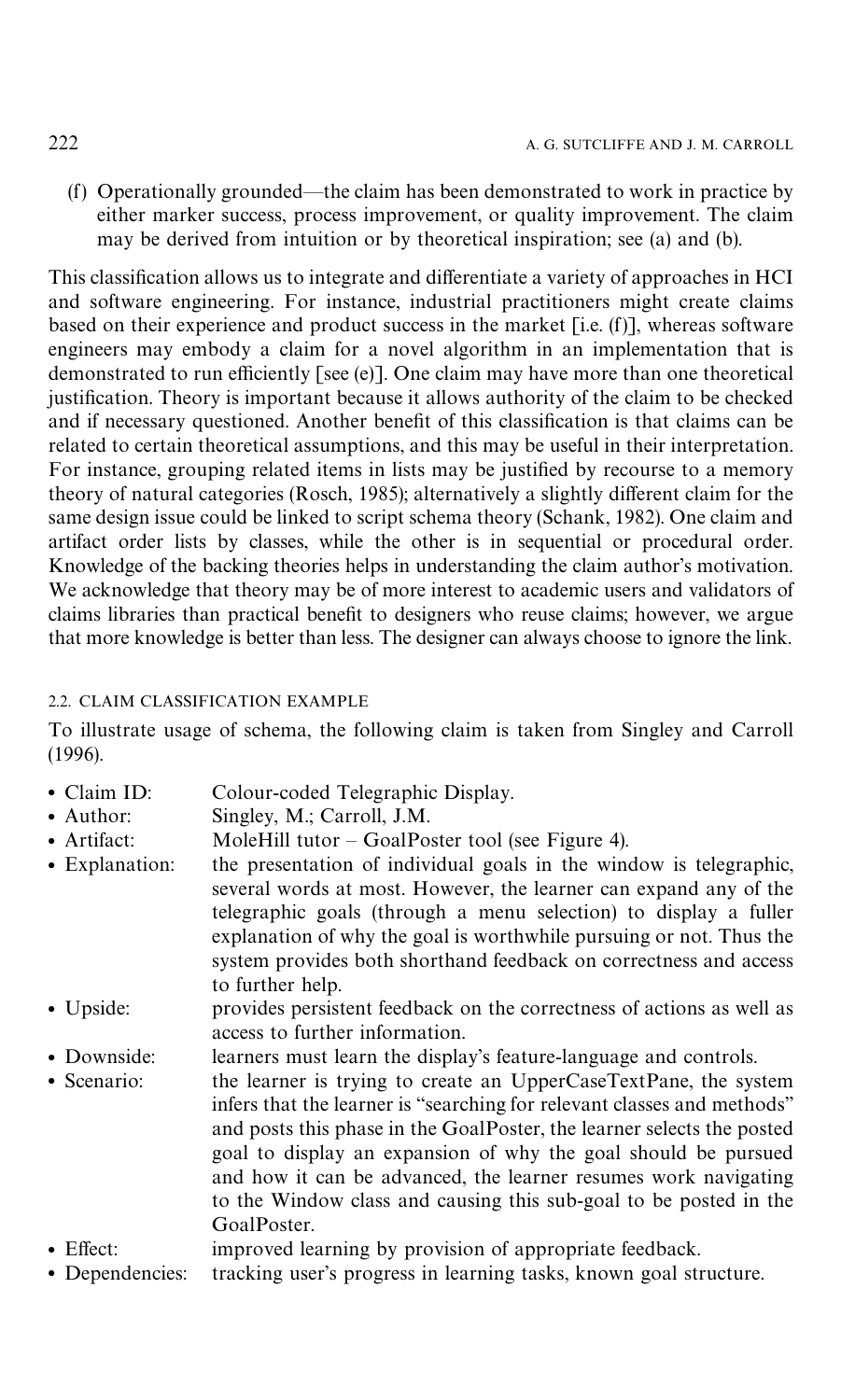### <span id="page-10-0"></span>REUSE IN INTERACTIVE SYSTEMS DESIGN 223



FIGURE 4. Illustration of the Goalposter tool in the MoleHill tutoring system for Smalltalk programming.

- Issues: what sorts of feedback displays are effective and under what circumstances? is hue coding effective for indicating the three-way distinction between achieved sub-goals, apparently correct sub-goals, and apparently incorrect sub-goals?
- Theory: feedback in discovery-based learning [\(Lewis & Anderson, 1985\).](#page-26-0)

The effect clause describes the identified and quantifiable effect that application of the claim and its accompanying artifact should deliver in terms of usability, learning or task performance. Dependencies list the assumptions made by the designer that need to be fulfilled to enable the artifact's operation and are analysed by asking a question about what knowledge source, information or input the artifact requires to produce the output. Dependencies may also be suggested by examining the interfaces between sub-systems and components in the artifact. The GoalPoster provides a display for the user's progress in the learning task. To do so it depends on acquiring knowledge about which task the user has completed and the learning task being undertaken. Progress events must be detectable and the task needs to have a known structure for feedback progress to be given. The issues slot records design questions that are not directly referred to in the claim but are implicit in the artifact. These may be user-interface features vital for delivering the claims effect, so that in the GoalPoster, the tree structure of the feedback display and the telegraphic colour coding are important, for lower level, design issues. Further advice may be given by attaching sub-claims or design rationale to answer the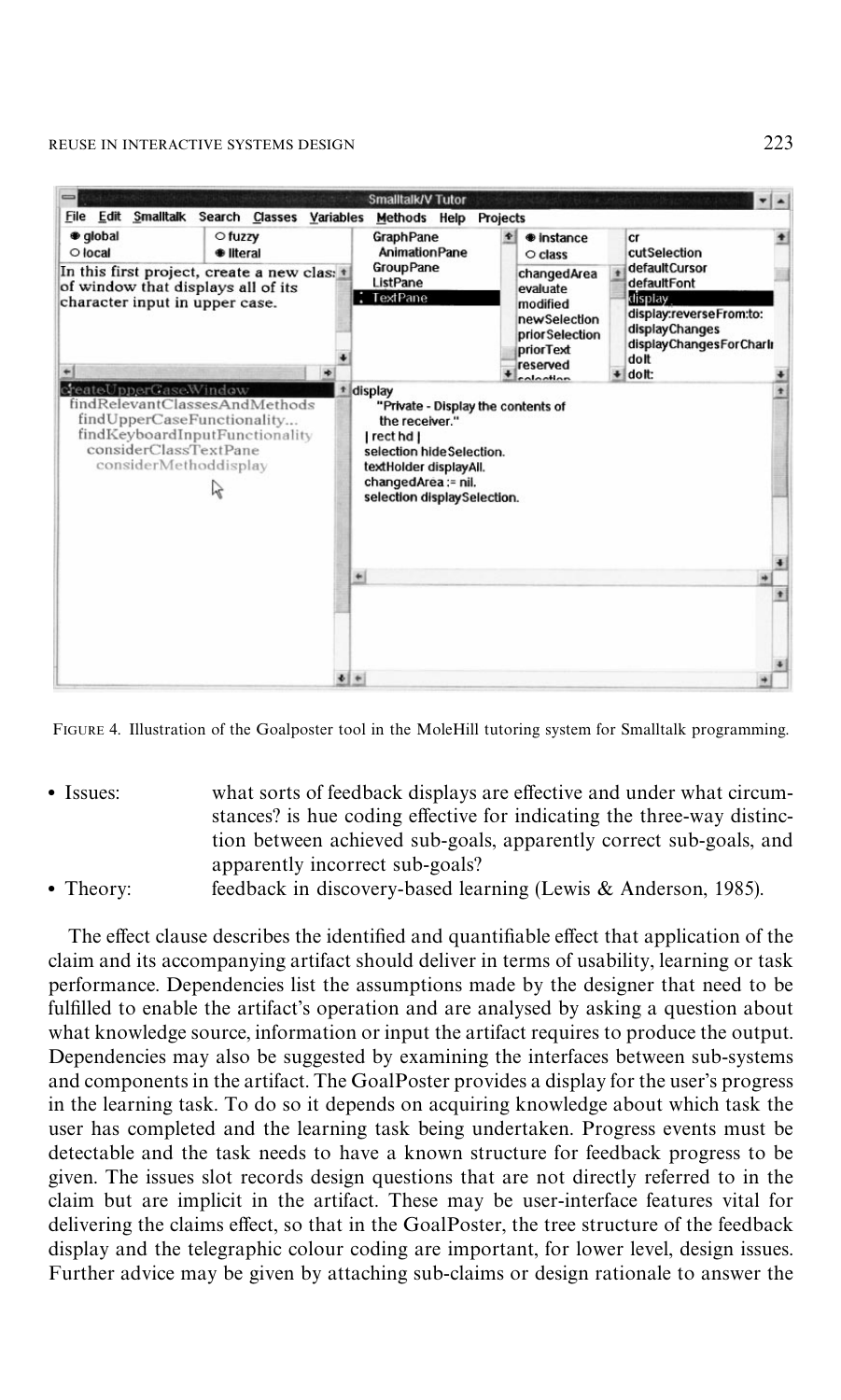<span id="page-11-0"></span>questions raised. In this manner, the structuring process encouraged by the claim schema can help to guide the development and articulation of HCI knowledge.

No direct theory attribution was given for this claim by [Singley and Carroll \(1996\);](#page-27-0) however, from their paper we can infer that the theory grounding falls into (b)—grounded theory in the classification described in Section 2.1, an indirect consequence or interpretation of a theory by the designer. In this case, the initial theory posited that discovery-based ''learning by doing'' environments were an effective means of learning support for certain tasks. Learning feedback is important to maintain orientation in the learning task, hence the GoalPoster artifact. The initial theory [\(Lewis](#page-26-0) [& Anderson, 1985\)](#page-26-0) suggests that the artifact should produce the claim upside and effect, i.e. that feedback on correct actions should reinforce learning. The claim, and the artifact design, also results from investigating how such feedback may be delivered by empirical studies on this variant of the GoalPoster tool. The grounding is therefore a combination of indirect theoretical motivation (b) and empirical evidence (d). This is a common pattern in task-artifact cycle investigations. We now turn to the method for factoring claims for further reuse.

# **3. Developing claims for reuse**

To investigate the potential of a claim for application in different usage contexts a walkthrough method is proposed which assesses the generalized contribution a claim and its associated artifact can make to stages in interaction. We describe a method for factoring claims that acts as a "gedanken"<sup>+</sup> experiment to explore possibilities for evolving further claim schemas from claims already articulated. This builds on [Norman's](#page-27-0) [\(1986\)](#page-27-0) model of action that has been used to motivate questions for claim identification in scenarios [\(Carroll & Rosson, 1992\).](#page-26-0) Norman's model specifies categories for interaction; however, it deliberately abstracts away any reference to the presentation aspects of user interfaces. We turn Norman's model around using it to classify artifacts with respect to stages of interaction. The method requires HCI expertise to describe new claims that are indicated by the method, hence our view of the reuse process is that designing claims for populating a reuse library would be carried out by HCI experts, whereas design by reusing claims could be carried out by software engineers and user interface designers who may not be HCI specialists. The model (see [Figure 5\)](#page-12-0) provides a description of the cycle of user*—*system interaction that can be ''walked through'' by the HCI specialist with question prompts at each stage that indicate the type of new claim that may be discovered at each stage.

The process for claims factoring is dependent on the maturity of the investigation and the level at which the claim is stated. Some claims may be high-level conceptions, for instance, of learning strategy; while others pertain to fine scale features of user interfaces. Furthermore, first-generation identified claims for the problem initiation scenario might comprise a relatively immature insight into a class of design phenomena. Generally, we advise that claims analysis is allowed to progress through several generations before

 $\ddagger$ gedanken from the German denken  $=$  to think, is a means or way of thinking about process or problem through a series of steps to reach a satisfactory resolution.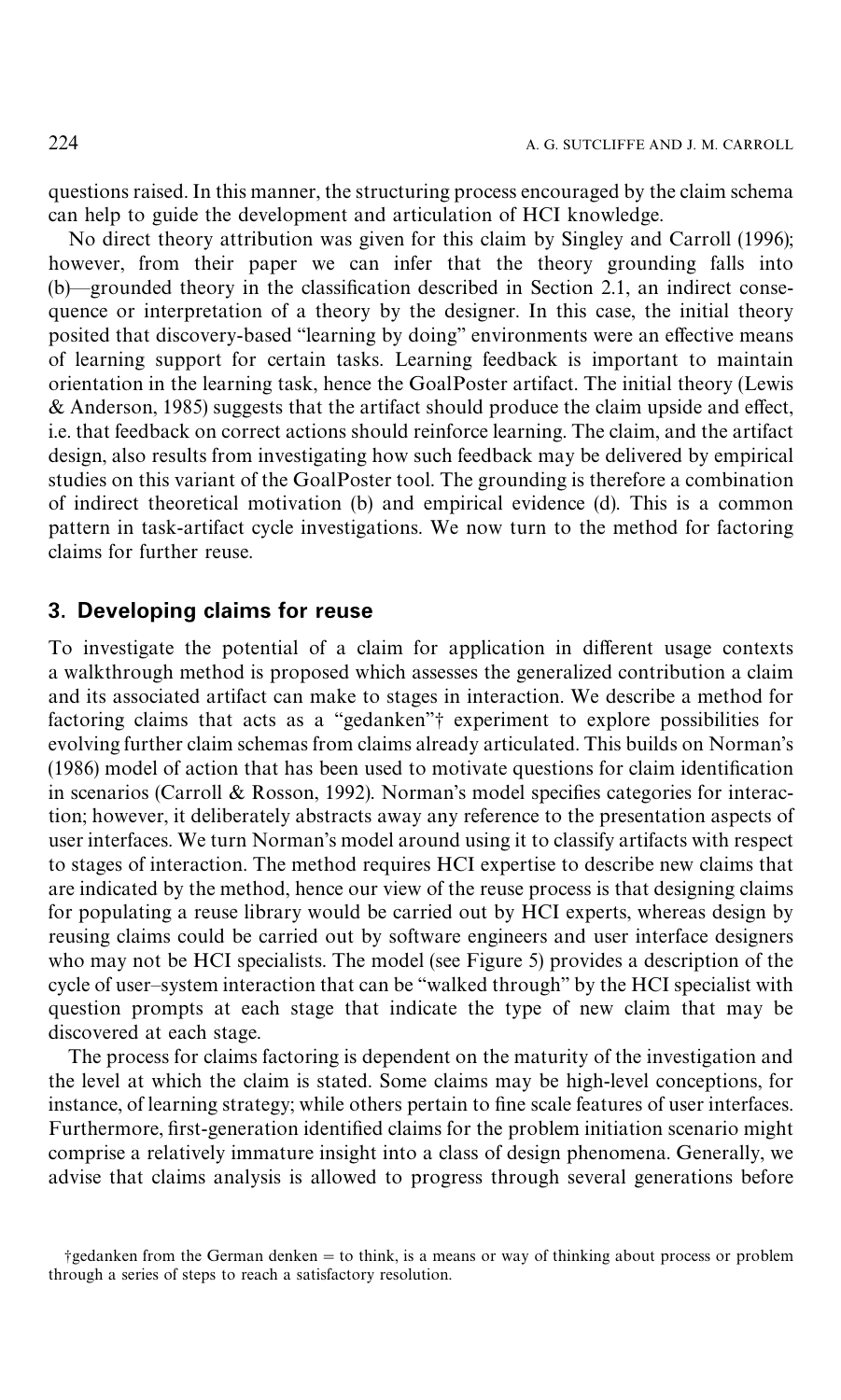<span id="page-12-0"></span>

FIGURE 5. The claims factoring walkthrough method, composed of questions attached to stages in the process model of interaction (after [Norman, 1986\).](#page-27-0) Norman's stages to recognize and evaluate change have been merged as they tend to implicate the same artifact components.

factoring is attempted, since encoding immature knowledge is likely to lead to incomplete and ambiguous descriptions. However, the act of factoring can itself stimulate further investigation and theory development so we do not wish to preclude the interleaving of factoring and evolving claims.

Claims are factored by using the walkthrough to prompt questions that assess the contributions an artifact and its associated claim could make at different stages of interaction. By definition, claims refer to particular features, but factoring claims may suggest extensions or generalizations of the original claim, new artifacts, descriptions, upsides, downsides, scenarios and so forth. The questions illustrated in Figure 5 are used to step through the task described in the originating claims scenario. Eack task initiates an interaction cycle which should achieve its goals; however, goal related questions may suggest sub-goals in the task structure. The original goal may, for instance, be underspecified, or a different means of supporting the task may become apparent. Questions within each cycle focus more directly on the user-interface components rather than task support functionality. The contribution that the claim and the artifact make in supporting interaction are assessed using the model to structure questions. Hence, if the artifact is primarily intended to support formation and monitoring user's goals, it has a goal task contribution, whereas a display feature is more likely to support interpretation and evaluation of change.

Assessment of one artifact may result in discovering or deriving several new ''child'' claims with accompanying artifact features from the parent. Taking the colour-coded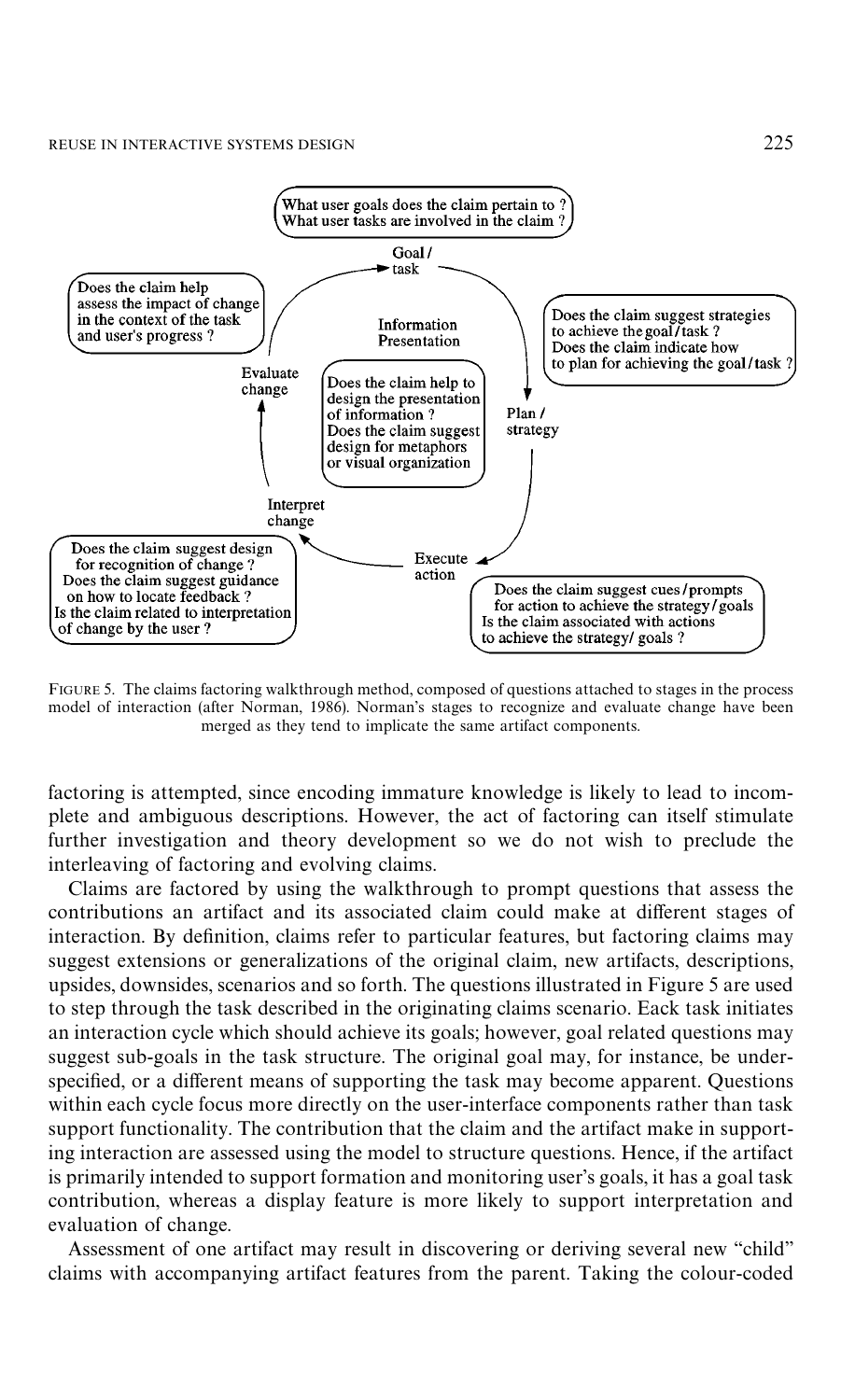telegraphic claim, the walkthrough elaborates the following potential contributions. Using the previously cited scenario, the domain task goal is ''the learner is trying to create an UpperCaseTextPane'' within which there is a sub-goal that the system supports—''locate appropriate class for reuse'' and a learning task goal ''explain next goal in the domain task''—the system infers that the learner is ''searching for relevant classes and methods'' and posts this phase in the GoalPoster, the learner selects the posted goal to display an expansion of why the goal should be pursued''. Factoring so far has exposed a complex goal structure in the learning and domain tasks. Note the claim is related to the domain task as well as the learning task, so we may suggest that the goalposter artifact may support (a) software reuse by helping users find reusable components and (b) help programmers learn design by reuse in Smalltalk. Theoretical underpinnings suggest that the claim belongs more closely to the latter. Following the ''explain next goal in the domain task'' the factoring questions point first to how the artifact supports strategy formation. This is achieved by the goal poster tree that displays a map of the domain tasks for the user to follow, and by highlighting the next goal. Execution is not directly supported in the GoalPoster, as this is carried out in the domain task by selecting the appropriate class. Interpretation is supported by updating the goal tree on successful completion of action; in addition expansion of the telegraphic text promotes understanding about the effect of action. Finally, evaluation is helped by placing the user's progress in the context of the overall domain task by highlighting achieved goal on the tree diagram. Presentation of information indirectly supports most interaction stages, by providing an adaptable presentation that can be expanded to supplement the user's understanding for either planning or interpretation. The walkthrough produced the following list of explanations of the GoalPoster's contribution at different stages of the explain next goal task.

• Artifact: GoalPoster tool.

• Goals/task: learning Smalltalk, explain next goal.

- Planning/strategy: the goal tree and status indicator enable tracking of the user's progress, and hence planning future learning strategy.
- Execution: no direct support, but domain task actions are registered to update the user's progress on completion of learning sub-tasks. • Interpretation: labels on the tree display help monitoring progress in a learning task; expansion of the telegraphic text display helps users understand the learning goals in more depth.
- Evaluation: providing a goal tree of the learning task helps the user understand how much of the task has been completed, the next steps to achieve and where to backtrack to, if necessary.
- Presentation: telegraphic text is a mnemonic cue for the goals, yet economical in screen real estate; colour coding is used to segment the goal tree into sub-structures and indicate the user's current position. Expansion of telegraphic text provides an adaptable presentation for more detail.

The effect of the walkthrough is to assess the claim's contributions and derive new contexts for reuse. New claims arise from this process either within the same domain as new ways of supporting task sub-goals are discovered or more general claims may evolve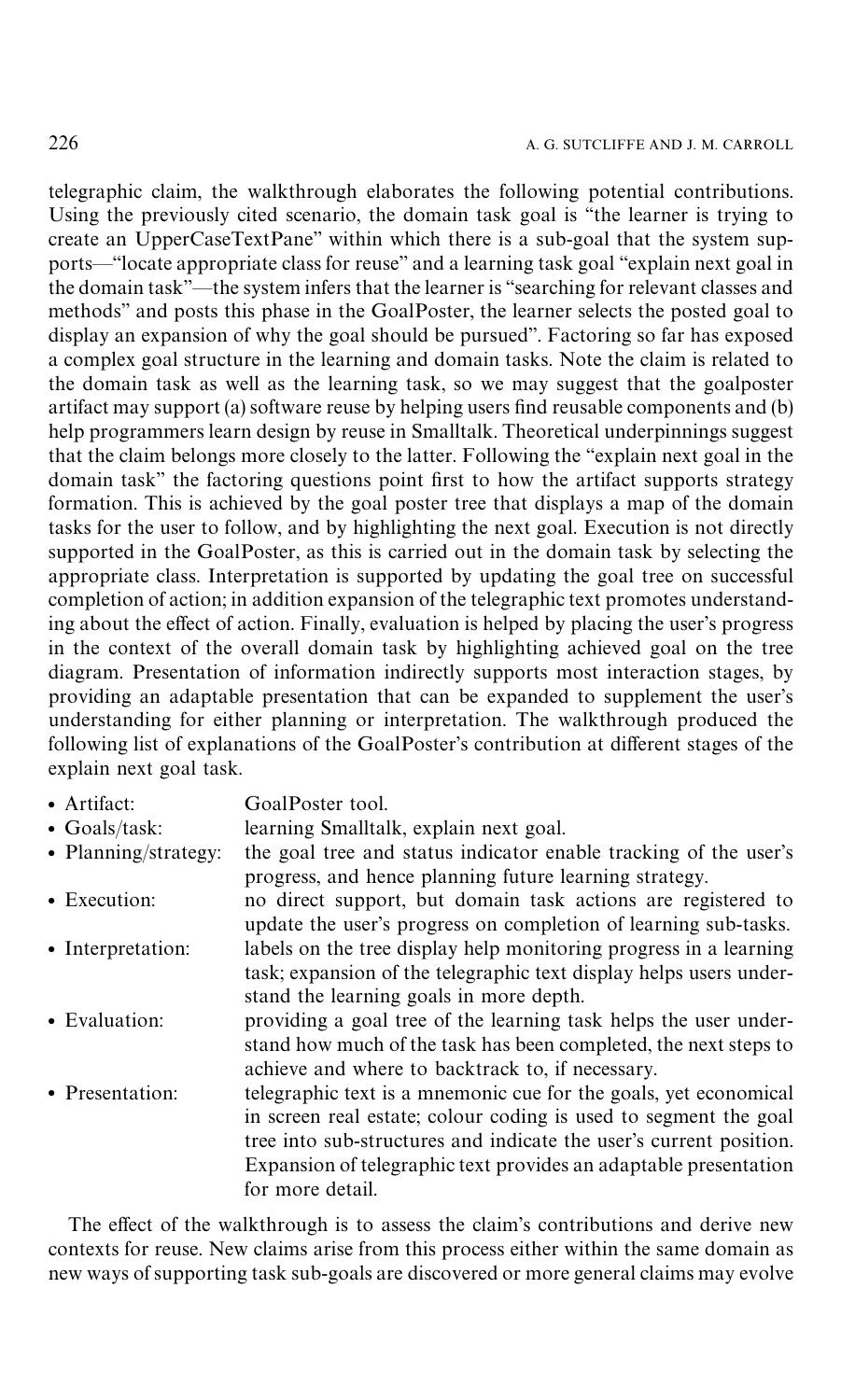#### REUSE IN INTERACTIVE SYSTEMS DESIGN 227

that relate to user interaction support rather than a task. The new claims are documented following the guidelines and schema elaborated in Section 2.1. The walkthrough is suitable for derivation of child claims for user-interface artifacts from claims which have a wider, more functional scope. Claims that identify functions in their upsides often rely on complex artifacts to deliver their functionality. The walkthrough investigates how different aspects of the user interface contribute to delivering the functionality. Consequently, child claims may not require all components or the original artifact, so the feature most closely implicated in fulfilling the new claim's effect are investigated. Sometimes such features may not be easy to identify.

For high-level claims, the feature may be synonymous with the product, but in many cases the issues clause may refer to design of a discrete UI component, hinting at a new claim-artifact combination. Indeed, the issues clause in the original claim often gives a valuable pointer towards factoring analysis. Note the component may not be visible at the user interface, e.g. a dialogue strategy. This process may iterate as child claims are derived from the parent, although claims that are already associated with UI components may not be amenable to further factoring. Once the factoring is complete the scenario and feature descriptions are revisited to document the scope of the claim's future applicability. To illustrate the process, the GoalPoster artifact and its associated claims are evolved into a new task artifact combination.

Notice that the colour-coded telegraphic claim was motivated by support for learning; however, the factoring indicates evolution towards a new artifact with, perhaps, a more general applicability as a progress monitoring tool that may be suitable for a wide variety of user interfaces. The GoalPoster tool constitutes a generalizable feedback display that monitors user progress in a task and then provides feedback for interpretation and evaluation. Furthermore, the colour-coded telegraphic display provides a novel design concept for presentation. Classification and factoring proceed hand in hand to produce new claims, as follows.

*Progress Tree Display claim* 

| $\bullet$ Author:         | Sutcliffe A.G.                                                                                                                                                                                 |
|---------------------------|------------------------------------------------------------------------------------------------------------------------------------------------------------------------------------------------|
| • Parent claim:           | colour-coded telegraphic display.                                                                                                                                                              |
| • Explanation:            | users need to track their progress through a complex task<br>and may lose their place. This hinders task completion as                                                                         |
|                           | they lose the thread of the goals they have achieved and have                                                                                                                                  |
|                           | to back track. A progress indicator display of a goal tree<br>prevents them from losing their place.                                                                                           |
| • Upsides:                | provides persistent feedback on status of user action within<br>a tree structured task as well as access to further information;                                                               |
|                           | supports effective work by relieving user's working memory<br>from progress tracking.                                                                                                          |
| • Downsides:              | users must learn the tree structure display and goal labels;                                                                                                                                   |
|                           | the current location may be difficult to find in massive trees.                                                                                                                                |
| $\bullet$ Artifact:       | Tree monitor tool (link to artifact).                                                                                                                                                          |
| • Projected use scenario: | the user interface presents a tree structure of the user's task<br>with a status indicator showing the current sub-goal. The user<br>is distracted by a colleague asking questions and forgets |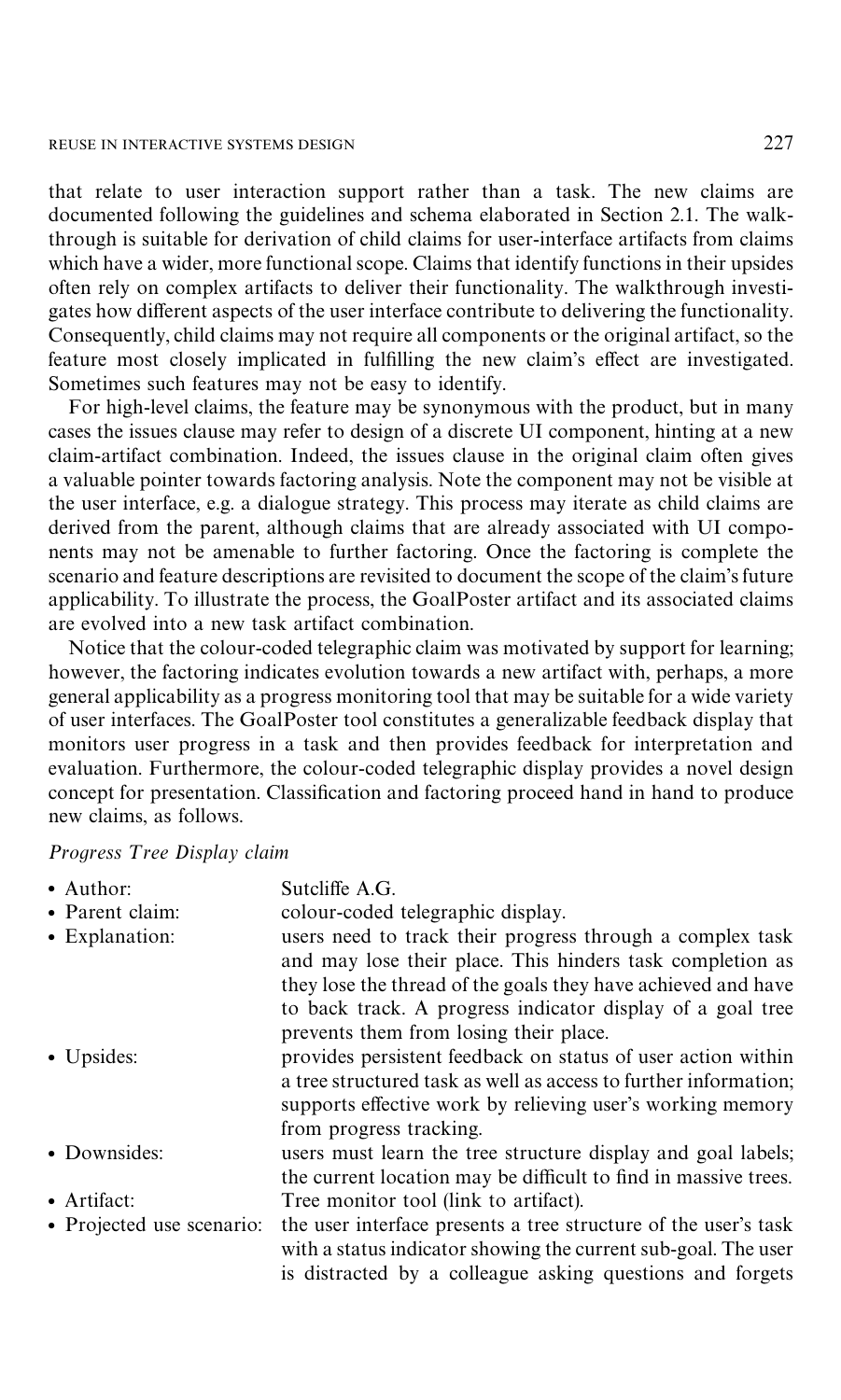<span id="page-15-0"></span>

|                              | where he was in the task. The user looks at the progress tree<br>display and recognizes where he was in the task; however, the<br>next step cannot be remembered, so the user expands the<br>currently highlighted telegraphic goal through a menu selec-<br>tion. The system provides a longer description of the task step<br>as well as shorthand feedback on current status, the user<br>remembers the task and continues. |
|------------------------------|--------------------------------------------------------------------------------------------------------------------------------------------------------------------------------------------------------------------------------------------------------------------------------------------------------------------------------------------------------------------------------------------------------------------------------|
| $\bullet$ Effects:           | improved provision of appropriate feedback on task pro-<br>gress.                                                                                                                                                                                                                                                                                                                                                              |
| • Dependencies:<br>• Issues: | detecting the user's progress in a task, known goal structure.<br>what sort of feedback displays are effective and under what<br>circumstances? Is hue coding effective for indicating the<br>three-way distinction between achieved sub-goals, apparently<br>correct sub-goals, and apparently incorrect sub-goals? Is<br>a tree structure the most effective means of visualizing pro-<br>gress in a task?.                  |
| • Theory:                    | Observability principle (Thimbleby, 1990; see also ISO 9241)<br>1997, part 10).                                                                                                                                                                                                                                                                                                                                                |

This claim has evolved from its original motivating example into a more general and widely applicable claim for user interfaces of any system with hierarchical, deterministic tasks. Note that the newly identified claim includes a projected use scenario that represents the designer's expectation for how the child claim and its associated artifact will function; it may also be viewed as a problem initiation scenario that summarizes the need for further investigation in a new task-artifact context. The issues clause indicates further directions in which the claim might evolve, for instance, there are issues of colour coding the display for structure and indicating status; design of telegraphic, yet mnemonic goal names; and visualization of the goal tree itself.

Factoring may be carried out by the original claim author; alternatively, a designer may carry out the factoring while searching the library for suitable claims for a new application. The heuristics and analysis stages interact, as investigation with the interaction model often leads to further factoring of the claim or elaboration of the original claim description.

# **4. Relating families of claims**

As claims accrue by the process of factoring and task-artifact cycle investigations, tracing the claims inter-relationships is useful to help designers to understand the history of investigation and the thread of theory-based empirical investigation on which they are grounded. The relationship between a claim, its derivation history and background theory can be understood from a map of the investigation history that gave rise to the claim. New claims may arise by one of three routes: first by factoring, secondly by research to address the downsides in the parent claim, and finally by investigating design issues in the parent. Whatever the derivation, claim maps illustrate the motivation for each investigation that led to a claim and show associations between related claims. [Figure 6](#page-16-0) illustrates the point with a map of claims produced by the downside route.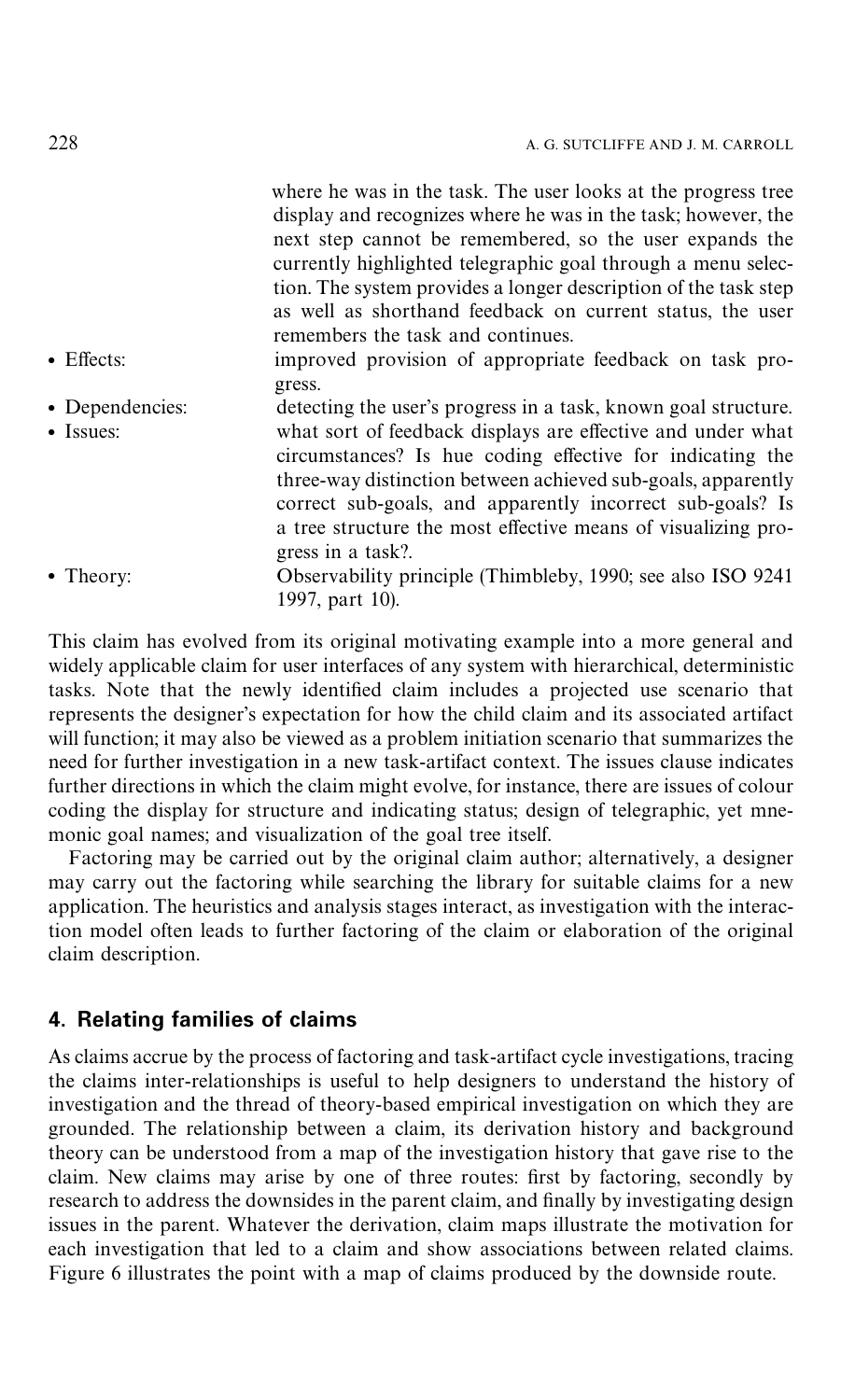#### <span id="page-16-0"></span>REUSE IN INTERACTIVE SYSTEMS DESIGN 229



FIGURE 6. Map illustrating the relationships arising from investigation into Smalltalk programming support tools (afte[r Singley & Carroll, 1996\).](#page-27-0) Inter-claim links are represented in the relationship slot of the schema, described in section 2.1.

The colour-coded telegraphic display claim arose from research into the problem of feedback provision in an active tutoring environment for Smalltalk programming, the MoleHill tutor [\(Singley & Carroll, 1996\).](#page-27-0) Subsequent investigations were motivated to solve downsides of the initial, identified claim. Three parents are linked to the colourcoded telegraphic claim. First, the system generated goals describe display design trade-offs for making the user's learning goals clearer. This claim can be traced back to full planning languages which described the trade-offs for explicitly expressing a plan of what the user was to learn, and plan-based error messages that describe giving users error messages when they make mistakes and showing where they have had mistakes in the context of the learning plan. In this manner the parentage of a claim can be traced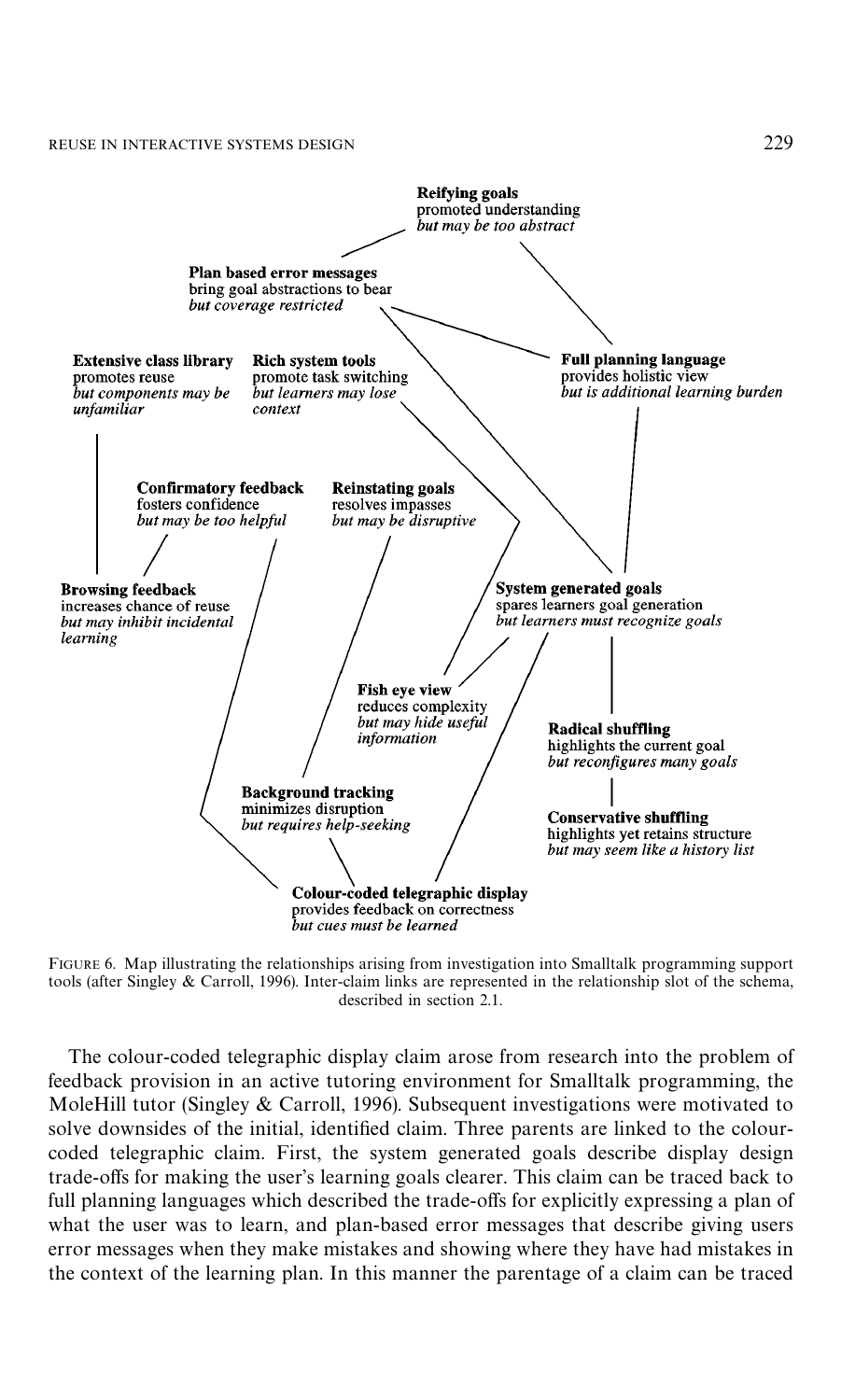back through a history of investigation to help understand the motivation for a claim and the evidence upon which it rests. The second parent, background tracking, is motivated by a pedagogical concern to provide feedback on the correctness of the user's actions, but it does so in a separate window to minimize disrupting the user's task. The motivation for the third parent, confirmatory feedback, can be traced back to support for browsing and retrieving reusable components from the Smalltalk class library. The design gave feedback on the relevance of a class for the user's current problem and confirmatory feedback helps guiding the user's choice of components but it may overdo the effect and inhibit exploratory learning.

The colour-coded telegraphic claim was motivated by a display design problem, namely how to give feedback that is clear, updateable but not too intrusive, while supporting two different parts of a tutoring environment. The claims map makes reference to a substantial investigation history which is anchored by the theoretical motivation of minimalist instruction [\(Carroll, 1990\).](#page-25-0)

Describing this claim illustrates some of the problems in designing HCI knowledge for reuse. Claims are anchored in a history of investigation that shaped design solutions for a particular problem. However, the solution involved several components and may recruit different theories and claims during the investigation. For example, the fisheye view claim rests on research by [Furnas \(1986\)](#page-26-0) motivated by display design rather than learning support systems. If claims can be exported from one task-artifact cycle to another, this raises the question about which ''seeding artifacts'' are exported and how claims are attached to them.

Our advice is to first export the original artifact with the child claim, but reference the contribution of relevant artifact components in the claim explanation, dependencies and issues. In this manner, one artifact may serve as an example for several claims. This is acceptable when the motivation for developing a claims repository is to reuse HCI knowledge alone. However, when software as well as HCI knowledge reuse is intended, artifacts for child claims will have to be designed *de novo*. The relationship between claims and software artifacts depends on the artifact's software architecture. For instance, in a modular design it may be possible to separate code from a parent artifact that relates to a child claim. When this is not possible, a new artifact may have to be designed or the scope of application of the new claim to the original artifact should be made clear in accompanying documentation. Taking the GoalPoster example, the child claim uses most of the parent artifact's components, i.e. a mechanism for detecting user actions, display of a goal tree and an updating component that highlights the next goal to complete in a task sequence. Hence, the artifact re-design may only require making the software more reusable, for instance, by configuration facilities to customize the action detection mechanism, and load different task hierarchies. To illustrate the need for more radical re-design, if factoring were taken further to evolve a child claim that addressed the usability of the expandable telegraphic display alone, then a display artifact would be designed with functionality limited to expanding telegraphic text in goal trees.

We have already suggested that the colour-coded telegraphic display could be reused more generally for display artifact design. However, this claim contains implicit information that is not explained, for instance, the role of colour coding is used to indicate the user's current location in a goal tree. Linking to a colour image of the artifact may bring this information to the user's attention; but a safer approach is to illustrate and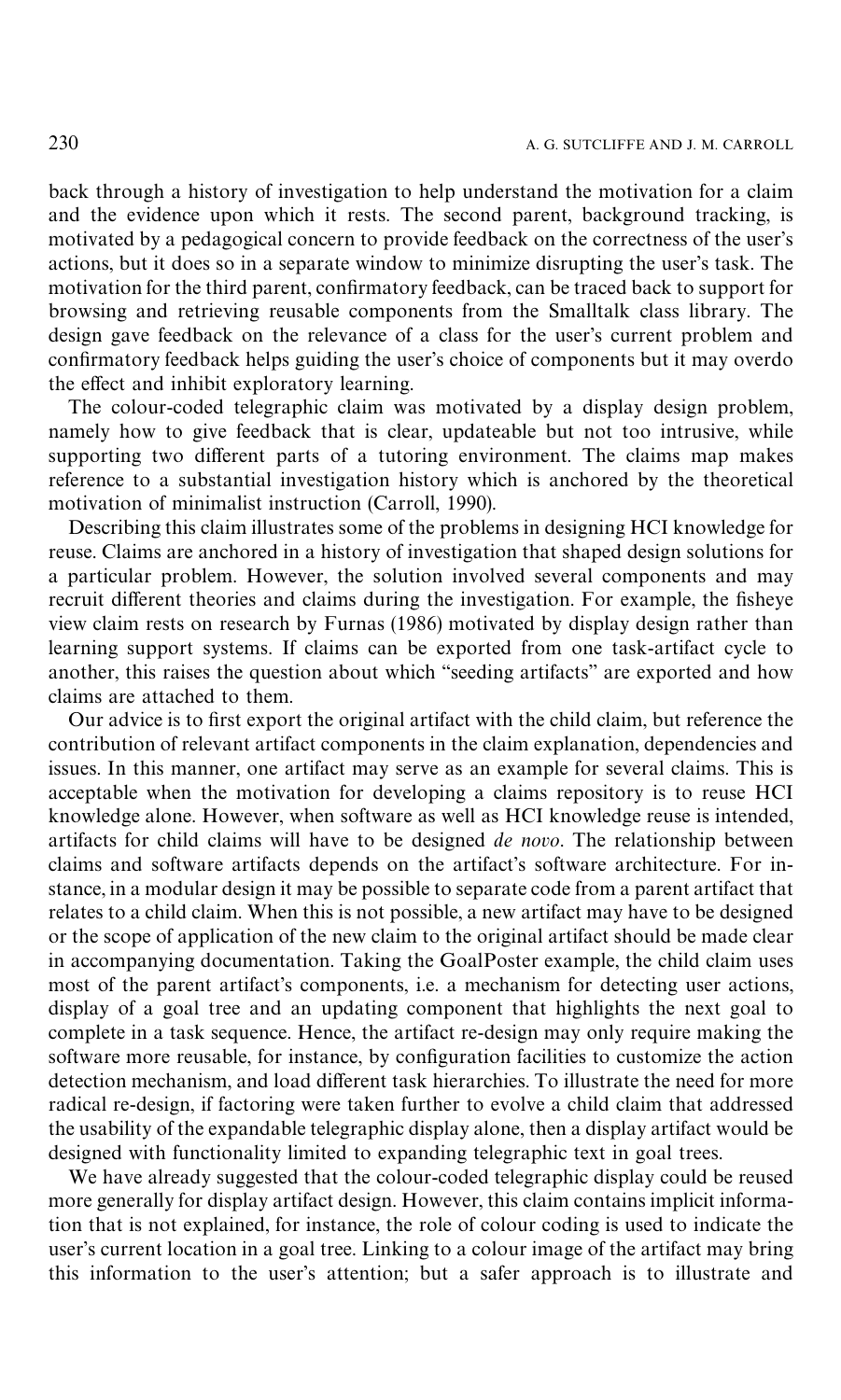### REUSE IN INTERACTIVE SYSTEMS DESIGN 231

document implicit knowledge as dependencies and design issues. Alternatively, we may wish to factor the claim by documenting its (and the artifact's) contribution at different stages of interaction, e.g. colour coding, alphanumeric mnemonic coding, tree structure feedback indicators, all contribute to interpretation and evaluation in progress monitoring. This approach was elaborated in [Section 3.](#page-11-0) This leads to evolving claims at different levels of abstraction such as UI functions and task/domain support that we have addressed in other aspects of our work [\(Sutcliffe & Carroll, 1998\).](#page-28-0)

The design change motivated by a claim should only impact the usability consequences (upside/downsides) that are enumerated in the claim, so an important question for a reused claim is the extent to which it, and the associated design features, will account for the possible usability problems in a new task and context. This can only be thoroughly answered by further empirical testing. In the colour-coded telegraphic display claim the goal tree, colour or adjustable telegraphic feedback may all contribute equally, but there is no evidence that all these design features are vital for solving the usability problems of misunderstood feedback, although that is just one component of the solution to the learning problem that motivated the original investigation.

The problem focus and implicit design issues need to be addressed when factoring the raw material of claims, especially as the feature implicated in the claim depends on the author's viewpoint. In this case, the claim was motivated by investigations into learning promoted by the MoleHill tutoring system, hence the feature identified is a high-level component—the GoalPoster tool which keeps the student informed of their progress through goals in a Smalltalk programming task. The claims map can be used to trace claims from one task-artifact context to another enabling traceability back to a claim's original motivations as well as providing the designer with a view of the maturity of investigations within any one cycle.

# **5. Designing claims for reuse**

In this section, we illustrate the use of the claims classification schema and analysis method in two different contexts. One owes its heritage to tutoring system research, the other concerns Computer-Aided Software Engineering (CASE) tools.

### 5.1. LEARNING-RELATED CLAIMS

This claim lies at an early stage in the lineage of tutoring system research by [Singley and](#page-27-0) [Carroll \(1996\)](#page-27-0) motivated by interest in minimalism and guided discovery learning [\(Carroll, 1990;](#page-25-0) [Papert, 1980\).](#page-27-0) The identified claim was extracted from evaluation of the PROUST intelligent tutoring system [\(Johnson, 1985\)](#page-26-0).

- Claim ID: plan-based error messages claim.
- Author: Singley, M.K.; Carroll J.M.
- Artifact: PROUST Intelligent Tutoring System [\(Johnson, 1985\).](#page-26-0)
- Description: system-generated error messages couched in terms of goals and plans.
- Upsides: brings appropriate planning abstractions to bear when they are needed.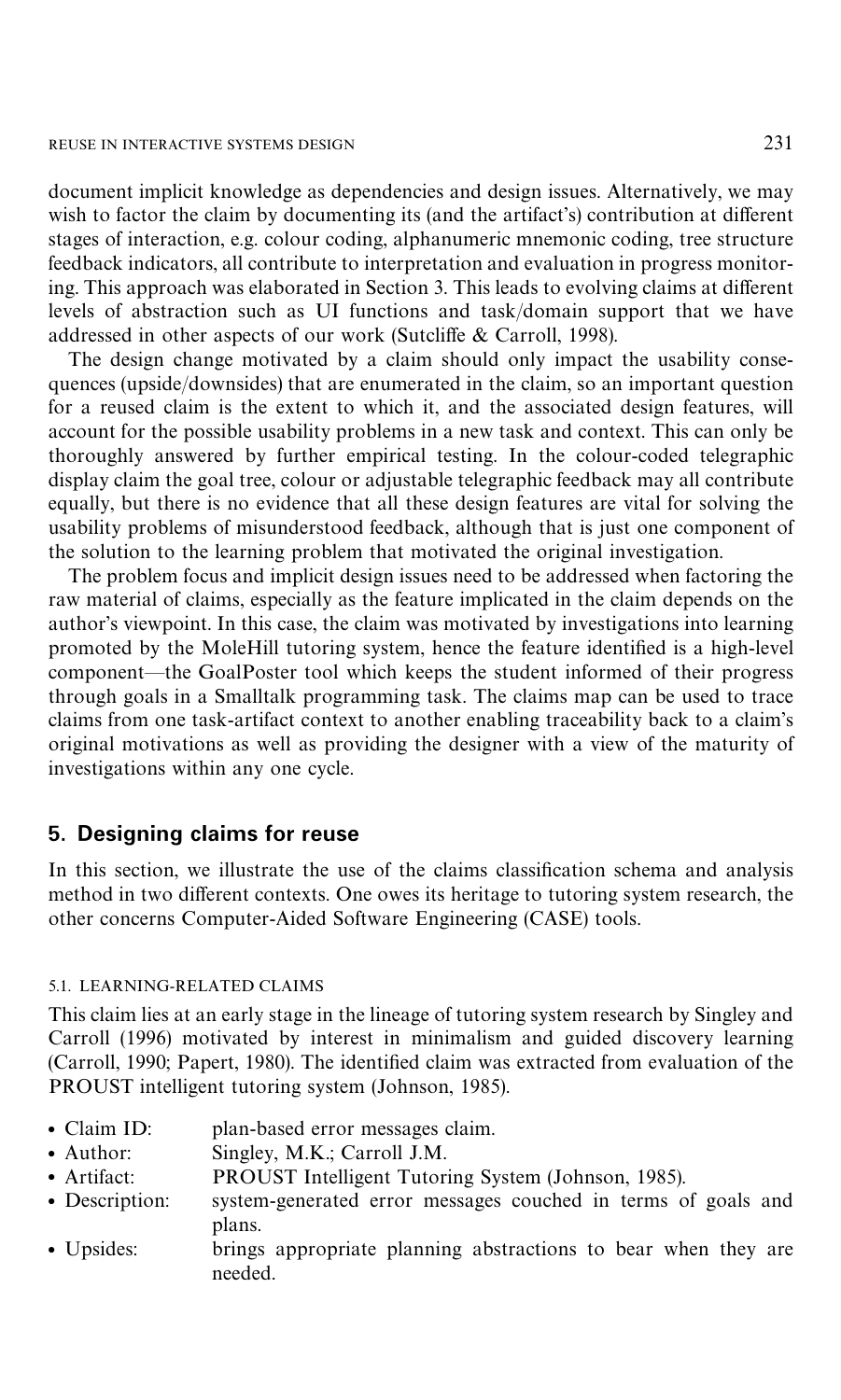|                   | spares the learner the burden of generating explicit goal and plan<br>descriptions.                                                                                        |
|-------------------|----------------------------------------------------------------------------------------------------------------------------------------------------------------------------|
| • Downsides:      | learners may develop superficial understanding when errors are not<br>made.                                                                                                |
|                   | goal-plan dialogues are restricted to errors and are not under learner<br>control.                                                                                         |
| • Scenario:       | the user is learning Pascal by going through exercises. The system<br>spots an error and provides advice in terms of the goals and plans<br>that should solve the problem. |
| $\bullet$ Effect: | improved learning of programming plans and procedures.                                                                                                                     |
| • Dependencies:   | detection and diagnosis of user errors, model of user errors.                                                                                                              |
| $\bullet$ Issues: | reactive learning, tutor initiative, contextual advice.                                                                                                                    |

• Theory: indirect theory grounding [\(Papert, 1980;](#page-27-0) [Lewis &Anderson, 1985\).](#page-26-0)

Identifying the key artifact feature in this claim is difficult. At a high level, the artifact provides a capability for monitoring and interpreting both what people are doing and their underlying intent, plus generating explanatory messages that help learning by advising on solutions to system-detected user errors. The concrete feature would be the specific software components that might implement this capability. The overall effect of the claim depends on several system features and picking out which of these are vital to the claim depends on the author's knowledge of the artifact. Walkthrough analysis indicates the following possible evolutionary paths for the claim.

| • Artifact:          | PROUST tutor/advisor.                                                             |
|----------------------|-----------------------------------------------------------------------------------|
| • Goals/tasks:       | learning LISP, mentoring and correcting errors in a learning                      |
|                      | task.                                                                             |
| • Planning/strategy: | detects an error, provides an appropriate plan and advice to<br>repair the error. |
| • Execution:         | provides advice text for correction, linked to original error.                    |
| • Interpretation:    | system detection of errors alerts users to learning difficulties.                 |
| • Evaluation:        | providing advice to correct the error with an explanation of the                  |
|                      | mistake helps the user to comprehend the problem.                                 |
| • Presentation:      | advice is provided with links to the example program code so the                  |
|                      | locus of the mistake can be identified.                                           |
|                      |                                                                                   |

The walkthrough analysis points out how different artifact features make contributions to the overall effect of the claim. Each process stage could be factored into more general claims which apply to systems beyond tutoring systems, such as error detection monitors for safety critical tasks.

### 5.2. CASE TOOLS CLAIM

This claim relates to the Smalltalk object-oriented program development environment and more specifically to how the class library supports software development. As class libraries are supported by most object oriented languages and their development environments, this claim could be applicable to all OO CASE tools.

- Claim ID: Class Library claim.
- Author: Rosson, M.B.; Carroll, J.M.; Bellamy, R.K.E.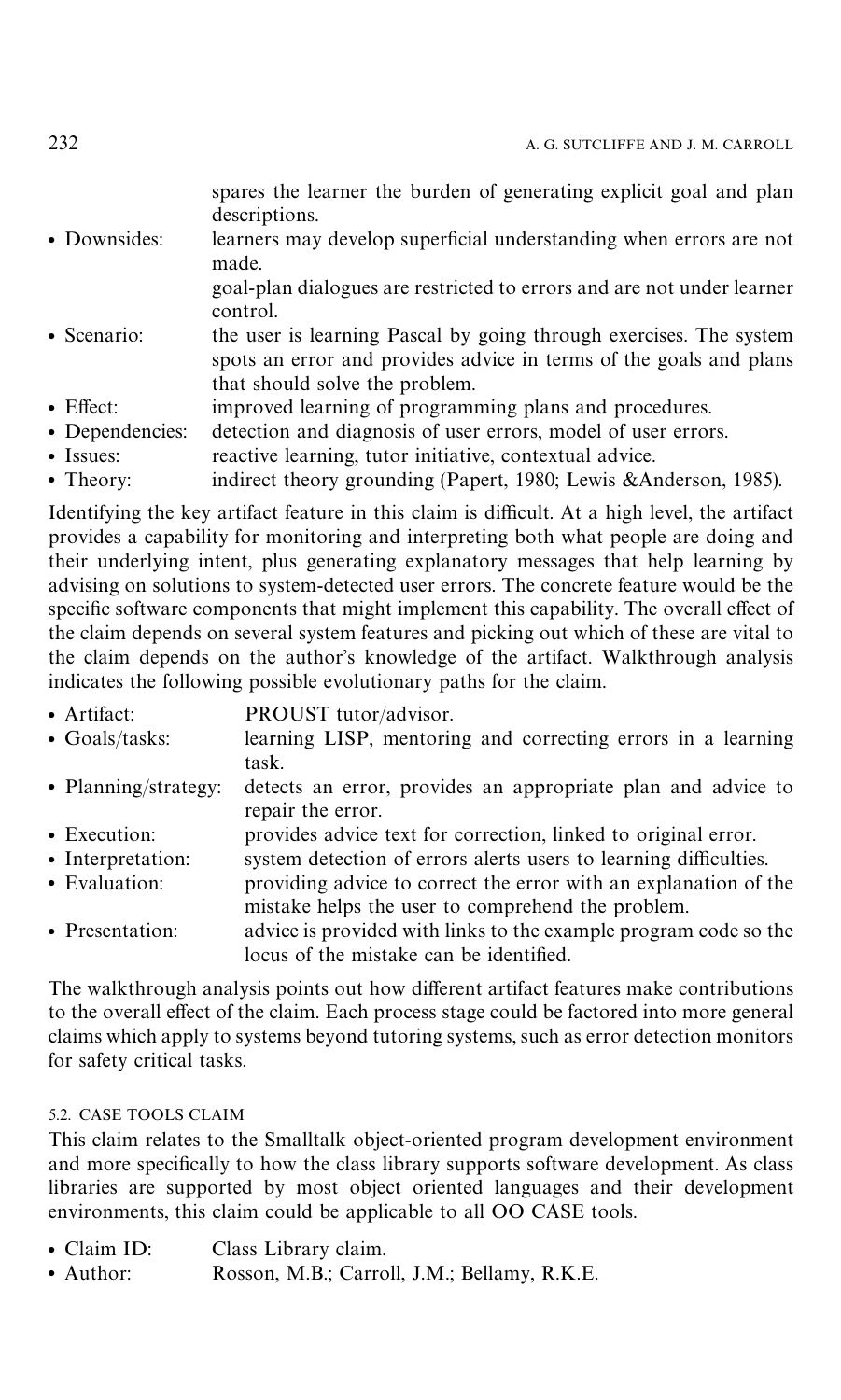### REUSE IN INTERACTIVE SYSTEMS DESIGN 233

- Artifact: Smalltalk programming environment, class library browser.
- Description: Smalltalk's extensive library of classes and methods.
- Upside: encourages programmers to reuse standard decomposition in designing new functionality.
- Downsides: programmers must familiarize themselves with the existence and functional roles of many components; but programmers may search the library ineffectively; and may make non-optimal choices among candidates classes.
- Scenario: the user began to search the more than 100 TexPane methods from the top down, and was soon modifying, testing and ultimately rejecting the first few methods on the list that seemed relevant from their names alone. She finally did find the method she needed, buried in the middle of the list $\ldots$
- Effect: increased programmer productivity from reuse.
- Dependencies: development of a reuse library.
- Issues: library composition, indexing, search facilities.
- Theory: IR searching strategies [\(Marchionini, 1995\),](#page-27-0) analogical problem solving [\(Gentner, 1983\)](#page-26-0) indirectly grounded theory.
- Relationship: Analogy-based matching, matching to generic models.

This claim has three downsides which point to different problems, so there may be a case for factoring sub-claims related to Class Library search and explanation facilities. The claim is also of very high level (e.g. reuse problems in general) and the downsides suggest further problems to be investigated, such as why programmers make sub-optimal choices. As a result of factoring, claims may be placed in a derivation map which grows as further investigation takes place and sub-claims are proposed to resolve problems posed by the downsides of super-claims. The effect statement depends on the researcher's viewpoint. The one stated above is a high-level software engineering concern; however, from an HCI viewpoint, the effect might be to promote learning of the class library or to make problem solving more effective by reusing appropriate examples. The relationship slot points to two claims which are functionally related to the problem of OO class reuse, i.e. the problem of retrieval that can be solved by analogy based matching and reuse of generic models which come from the claims family illustrated in [Figure 6.](#page-16-0)

Walkthrough analysis produces the following elaborations.

| $\bullet$ Artifact:    | Class Library browser.                                              |
|------------------------|---------------------------------------------------------------------|
| $\bullet$ Goals/tasks: | retrieving appropriate classes, browsing library to explore con-    |
|                        | tents.                                                              |
| • Planning/strategy:   | search for specific class by a query language; browse search for    |
|                        | a class using library tree structure.                               |
| • Execution:           | retrieve class.                                                     |
| • Interpretation:      | $N/A$ .                                                             |
| • Evaluation:          | possible extension to provide explanation of class functionality    |
|                        | and application context.                                            |
| • Presentation:        | the class is presented with links to an example program so that its |
|                        | context of use can be understood.                                   |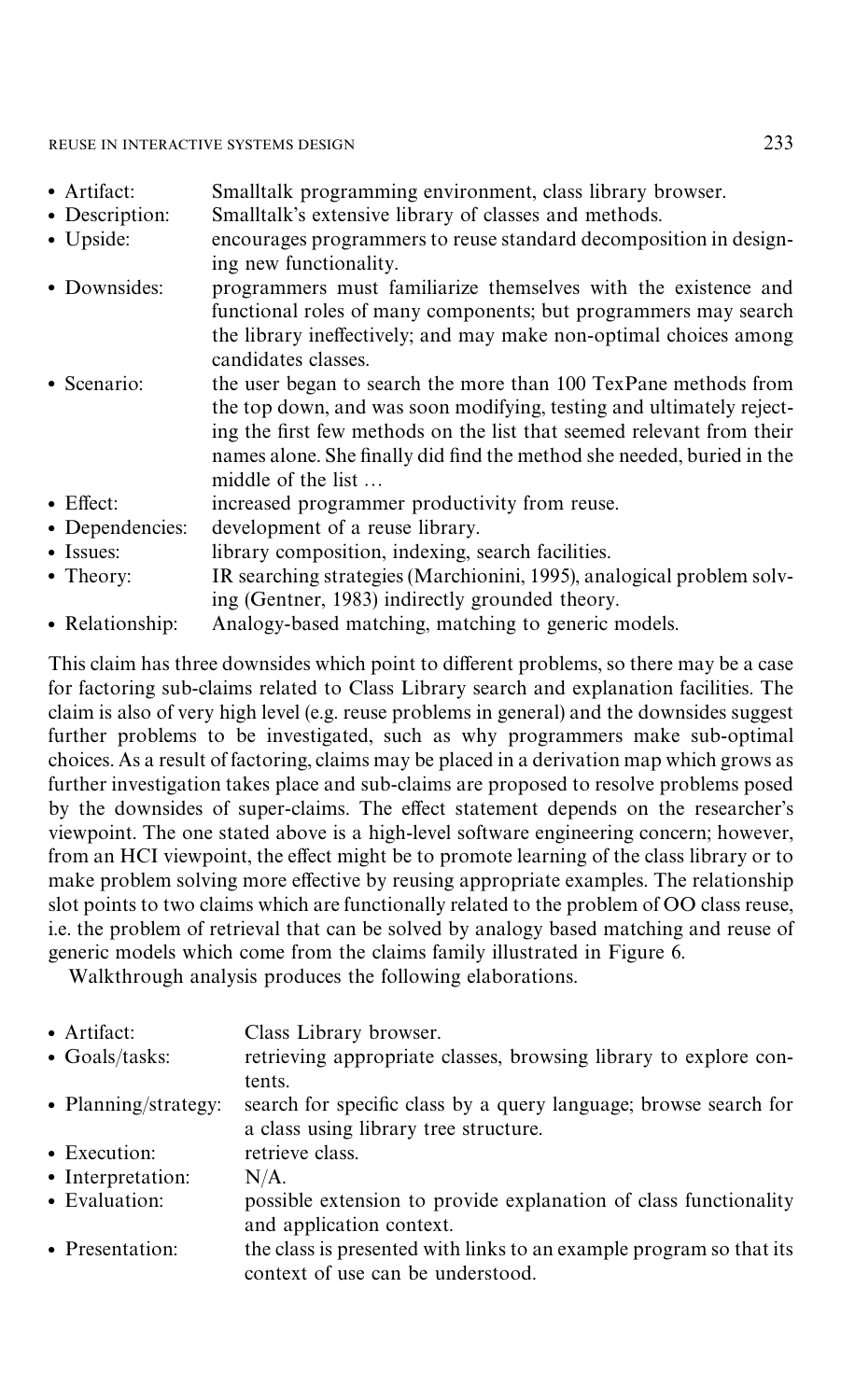

FIGURE 7. Claims map for investigations into reuse support tools.

The walkthrough suggests that further functionality not present in the original library browser could be designed, such as different types of search mechanism and critiquing facilities to help explain reusable components. In this case, other claims-related knowledge is recruited from our previous work on design of reuse support environments [\(Sutcliffe & Maiden, 1994;](#page-28-0) [Maiden & Sutcliffe, 1994\).](#page-27-0)

A claims map illustrated in Figure 7 shows the relationship between the reuse library browser and claims that started with the problem of promoting reuse of software component, with upsides of improving developer efficiency and downsides of increasing errors by ''copy cat reuse''. Attempts to solve the matcher problem started by use of analogical matching between an original and new application (Maiden  $\&$  Sutcliffe, 1992) but this was limited by the need to model two domains in detail, so that downside was addressed in a new matching mechanism using generic models [\(Maiden & Sutcliffe,](#page-27-0) [1996\).](#page-27-0) This posed further problems of how generic models could be reused which were answered by developing artifacts (and new claims) for explanation, animation and linking generic models to specific examples [\(Sutcliffe & Maiden, 1994, 1998\).](#page-28-0) This evolved into the reuse critic which tried to mitigate the ''copy cat'' reuse by critiquing designs for inconsistencies.

The Smalltalk browser claim (see Figure 7) can be linked into this thread of investigation that tried to address the downside of long search times with browsers as class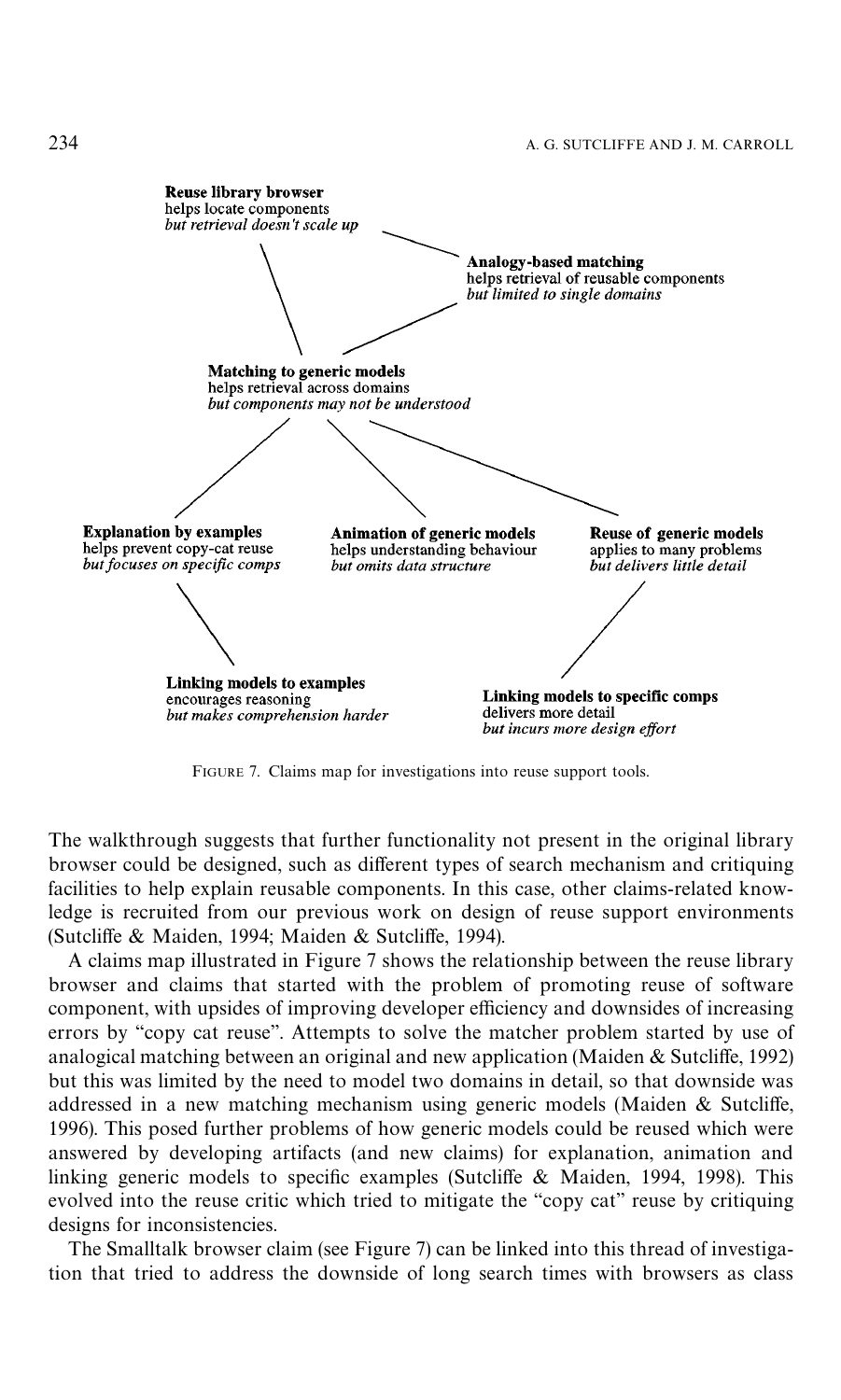libraries scale up. This downside was addressed by developing a search tool that used structure matching [\(Maiden & Sutcliffe, 1996\)](#page-27-0), an efficient constraint-based search engine for retrieving analogically related artifacts from reuse repositories. However, to make structure matching work a set of generic abstractions of applications had to be proposed. Abstract models were difficult for designers to understand, leading to the problem of ''copy-cat'' reuse where the generic model was used with any customization leading to errors. This downside was addressed by developing explanation tools that animated the generic models and linked them to specific, but related, software components. This example shows how a claims map can help reuse by giving the context of a task artifact investigation and how such a summary can make the results of previous work more explicit. Reformatting using the claims schema enables the contributions to be assessed and integrated with related work, in this case [Carroll](#page-26-0) [and Rosson's \(1991\)](#page-26-0) investigations into reuse support tools. Furthermore, factoring the Browser claim by the interaction model analysis suggests opportunities for exploitation of the reuse support tool artifacts by generating new claims that may be applied in different domains, such as information retrieval. Factoring posed questions about how key features of an artifact may contribute to the original claims as well as pointing towards contributions that lower-level components of the artifact may make to improving usability in information retrieval. Other families of claims are described in [Sutcliffe and Carroll \(1998\)](#page-28-0) where the problem of indexing claims for reuse is also addressed.

The experience of using the method demonstrated that claims can be discovered by the walkthrough process; however, specification of new claims does require HCI knowledge to help interpret the method and claims description schema. We envisage that this part of the reuse cycle, designing claims for reuse, will be an expert role. Design by reuse, which is not covered in this paper, remains to be tested (but see [Sutcliffe & Carroll,](#page-28-0) [1998\).](#page-28-0)

# **6. Discussion**

This work focuses on codifying, sharpening, and applying the concepts-in-action that already typify practice; i.e. the arguments developed for design decisions, either within the design process or as design memoir reflections on that process, and scenarios embodying user concerns and requirements. We seek to refine these concepts-in-action, to make them better practical methods and better abstractions for action science. The task-artifact cycle reifies the background for practical activity in the field, which sets an appropriate target for scientific abstractions and a context for developing methodology. The yield is a potentially thorough, systematic and generalizable design representation, and a framework for design analysis that is also richly contextualized. Psychological design rationale reifies the implicit claims embodied in the use of artifacts, and hence provides a conceptual framework for distinguishing between designers' intentions and design achievements. It not only offers a means of more systematically producing design memoirs, and furthermore, of producing them in advance of producing the design, but also specifies the conceptual elements of a causal theory of artifacts in use. The yield is an explicit quasi-detective design argument detailing what was done and why, while grounding the design in a framework of prior artifacts and embodied principles.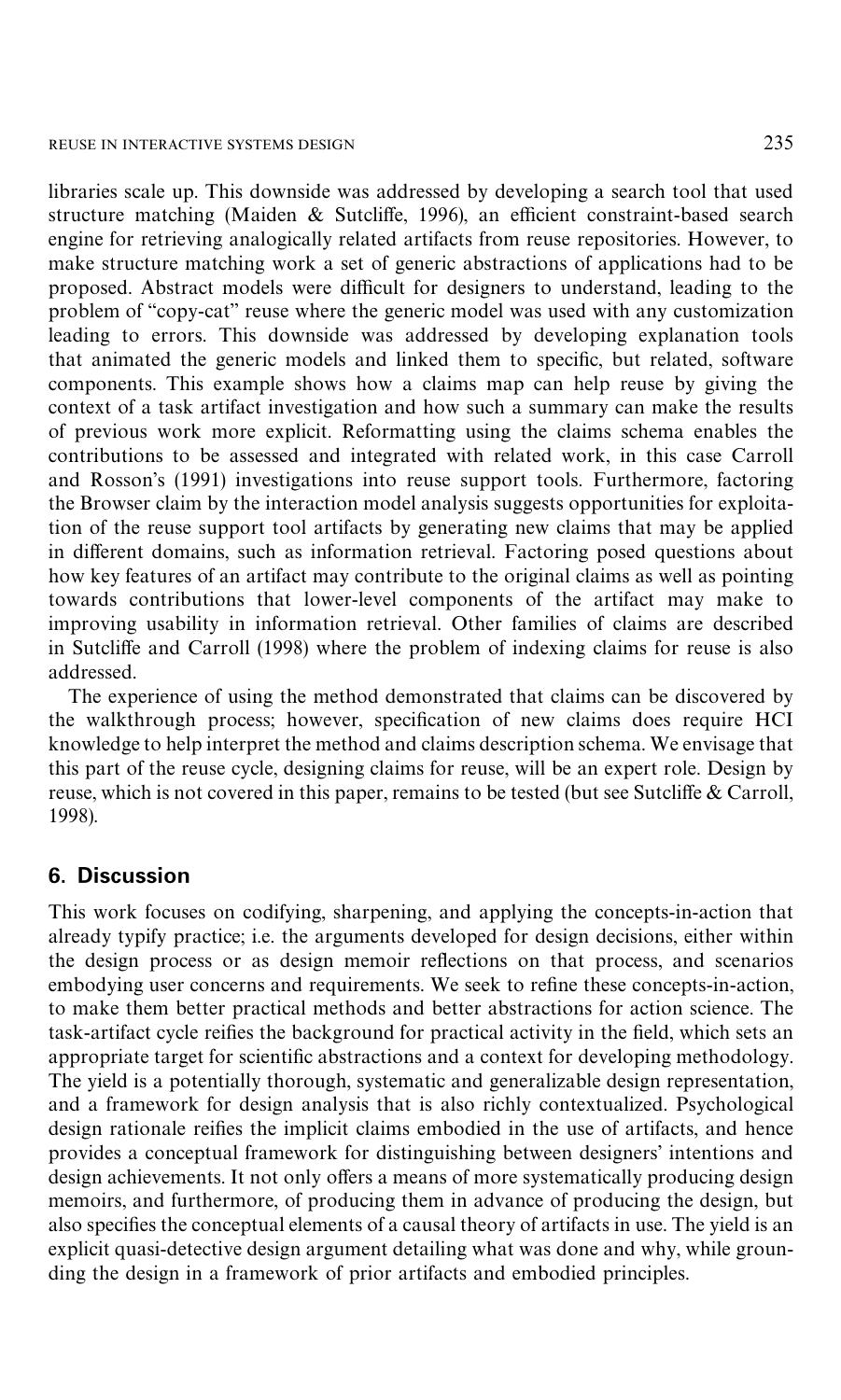We argue that the framework for documenting psychological design rationale will become a more effective way for promoting the wide application of HCI knowledge because it provides a rich description that links a reified design context on hand—the task and artifact—with theoretical motivations and a research history. Furthermore, documenting the dependencies and effects makes the designers' (or researchers') assumptions explicit. This paper's contribution is a modest start on the difficult problem of designing claims for reuse. Essentially, our suggestion is to apply an extended form of cognitive walkthrough to inductive claims analysis. This ''tool for thought'' may stimulate new claims and task-artifact cycles; however, it is still dependent on the designer's knowledge for interpretation of applicability in a new context. In our future work, we will expand our design for reuse framework by positing generic models of task contexts that can be used to index claims and their associated artifacts. For that purpose, we will investigate the applicability of the generic models of application classes and tasks proposed by [Sutcliffe and Maiden \(1994\).](#page-28-0) This approach may enable claims and accompanying artifacts to be indexed to generic patterns in the object-oriented sense (e.g. [Gomaa, 1995; Coad, North](#page-26-0) *et al*., 1995) thereby extending the scope of their reuse.

Claims as a means of reuse will have to face the problems encountered in software component reuse, such as obtaining a critical mass of claims to persuade designers to buy into the process of design by reuse, the not-invented-here syndrome, need for management incentives and legal and copyright issues (see [Arnold & Frakes, 1992\).](#page-25-0) Many of these problems require managerial solutions which are well-known, e.g. resourcing reuse library development, and providing incentives for sharing reusuable knowledge. Other problems are how to understand and interpret reusable knowledge [\(Maiden & Sutcliffe,](#page-27-0) [1992\).](#page-27-0) Here, claims have an advantage in being a structured natural language description which facilitates communication between users and designers from different communities. The penalty in natural language is the potential for misinterpretation; however, claims situate understanding in the context of a scenario and the designed artifact to anchor interpretation with examples.

Clearly, our proposal for claims indexing and factoring raises the need for tool support for a claims/artifact reuse library. This in turn necessitates a mechanism for retrieving claims as the library scales up. The classification framework we have adopted has proved moderately successful in software engineering reuse libraries employing conventional search mechanisms [\(Sorumgard, Sindre & Stokke, 1993\)](#page-28-0). Part of our future research agenda will be to address tool support by extending previous work on requirements document management [\(Carroll, Alpert, Karat, Van Deusen & Rosson, 1994\)](#page-25-0) to create a hypertext system to link claims by the multiple access paths described in the schema. More advanced search facilities will be researched by applying structure matching [\(Maiden & Sutcliffe, 1996,](#page-27-0) 1998) to retrieve claims according to a set of interlinked schema facets that map to a claims description, thereby efficiently narrowing the search. Clearly, there will be trade-offs between richly linked hypermedia libraries of claims that may provide more leads to design knowledge for solving a particular problem; on the other hand, more links increases complexity and may make the system unusable for designers who want quick answers. Here an efficient search mechanism can help. Indeed, we already have claims that we can apply to this problem (Sutcliffe  $& Carroll, 1998$ ). In this related work, we have proposed a means of indexing claims to libraries of generic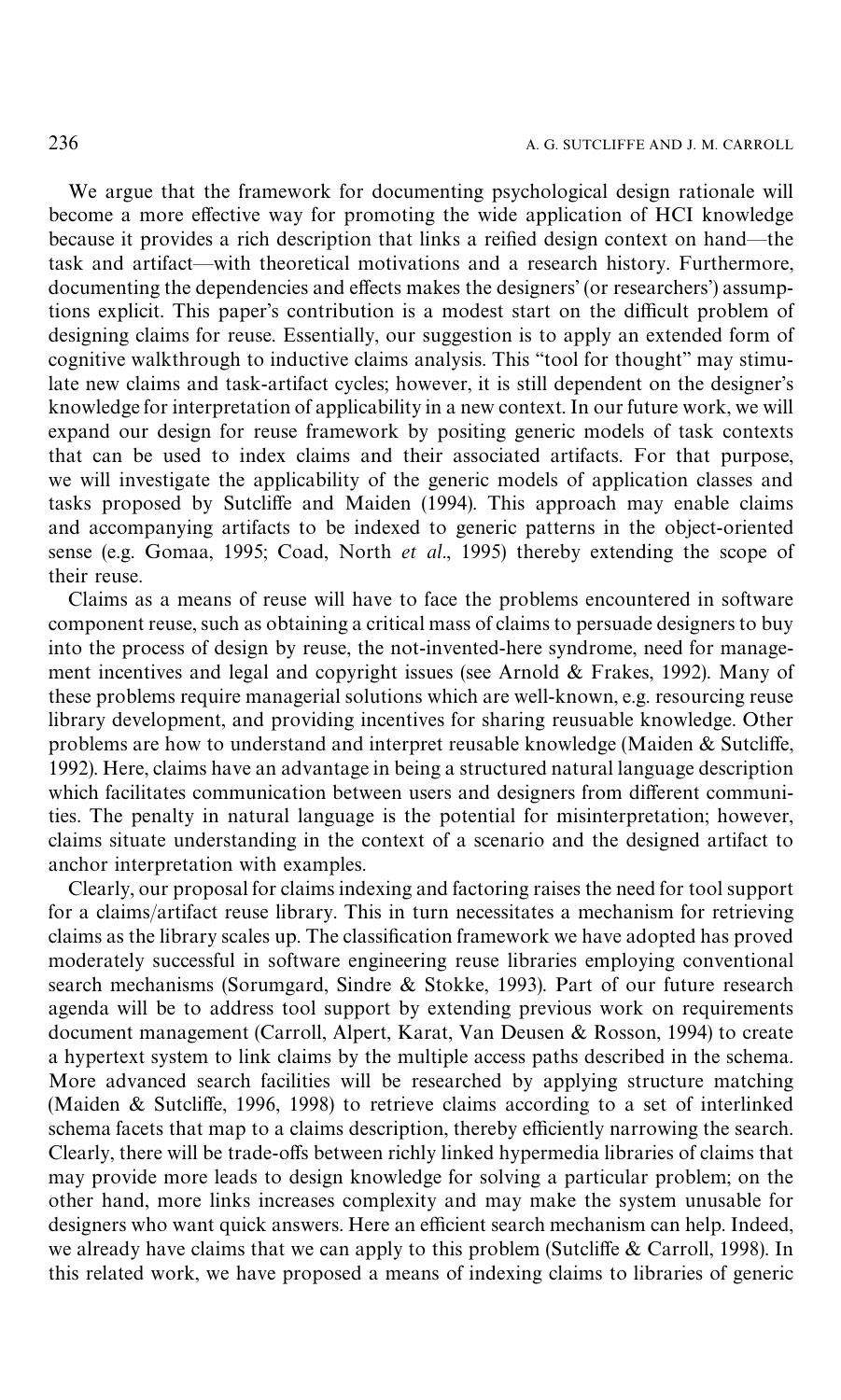models that provide a novel access path to a claims library, i.e. claims are linked to classes of applications. Indexing to generic models also necessities generalizing the claim and its scenario to increase the scope of the claims potential reuse.

Empowering reuse of HCI knowledge by claims may augment the contribution to interactive system design of theory-based models of users and interaction (see ICS: [Barnard, 1991;](#page-25-0) PUMS: [Young & Howes, 1996\).](#page-28-0) While theory-based models contribute fundamental understanding about the cognition of human*—*computer interaction, their design advice addresses only small fragments of interaction. Such models have been criticized as recruiting HCI knowledge too slowly for the rapidly changing demands of HCI designers [\(Long & Dowell, 1996\).](#page-26-0) We do not envisage claims superseding theoretically grounded modelling apparatus to HCI; on the contrary, claims provide a conduit for wider utilization and dissemination of such knowledge. Take the label following effect discovered by [Kitajima and Polso \(1997\).](#page-26-0) This can be recapitulated as a claim that ''command and object labels should be visible and relevant to the user task'' and illustrated by selected parts of the Cricketgraph artifact that actually do conform to the claim. This claim is strongly grounded in the LICAI predictive theory that can explain its upsides and downsides, such as users are strongly cued by labels for task actions they expect to do; but they might find locating labels more difficult when many similar labels are present. Derivation of such a claim shows a strong link between theoretical research in display-based cognition and the task-artifact cycle.

However, the original restriction we observed on the granularity of phenomena addressed by cognitive theory can be addressed by claims. HCI knowledge that advises how to support users' tasks or learning must, by the granularity of the phenomena being addressed, have a looser connection with predictive theory. Here claims encapsulate knowledge with the artifact and scenario as context and the framework makes the link to backing theories of various types explicit. The route for validation of this knowledge is inherent in the task artifact cycle; and moreover, the route to recruiting new knowledge from a variety of scientific approaches is provided by the theory classification.

Claims investigations have tended to be driven from investigations of usability or learning problems, probably because scientific investigation is driven by problems that need solutions or because evaluation detects problems that give rise to new claims in subsequent (re)designs. The factoring method makes a break with this tradition by discovering claims that relate to design features that promote good usability, but it feeds on claims that described large-scale artifacts and discovers claims for the user-interface components. One evolution of our method is to look at how the upsides of claims may be improved and factored to provide more knowledge about which design features work effectively and why. The subject matter of claims will always be influenced by their authors.

Over time, we envisage the claims library will be built by aggregation of experience from different domains and at different levels of abstraction, i.e. different tasks and different aspects of user interaction. The factoring method and claims description schema we have reported in this paper enables sharing and structuring claims-related knowledge and a mechanism for discovering new claims at the user-interface level. The experience of using the method has uncovered a distinction between claims that related more strongly to the application functionality and user's task, while the claims evolved by the method relate to more general user-interface features. We are in the process of investigating how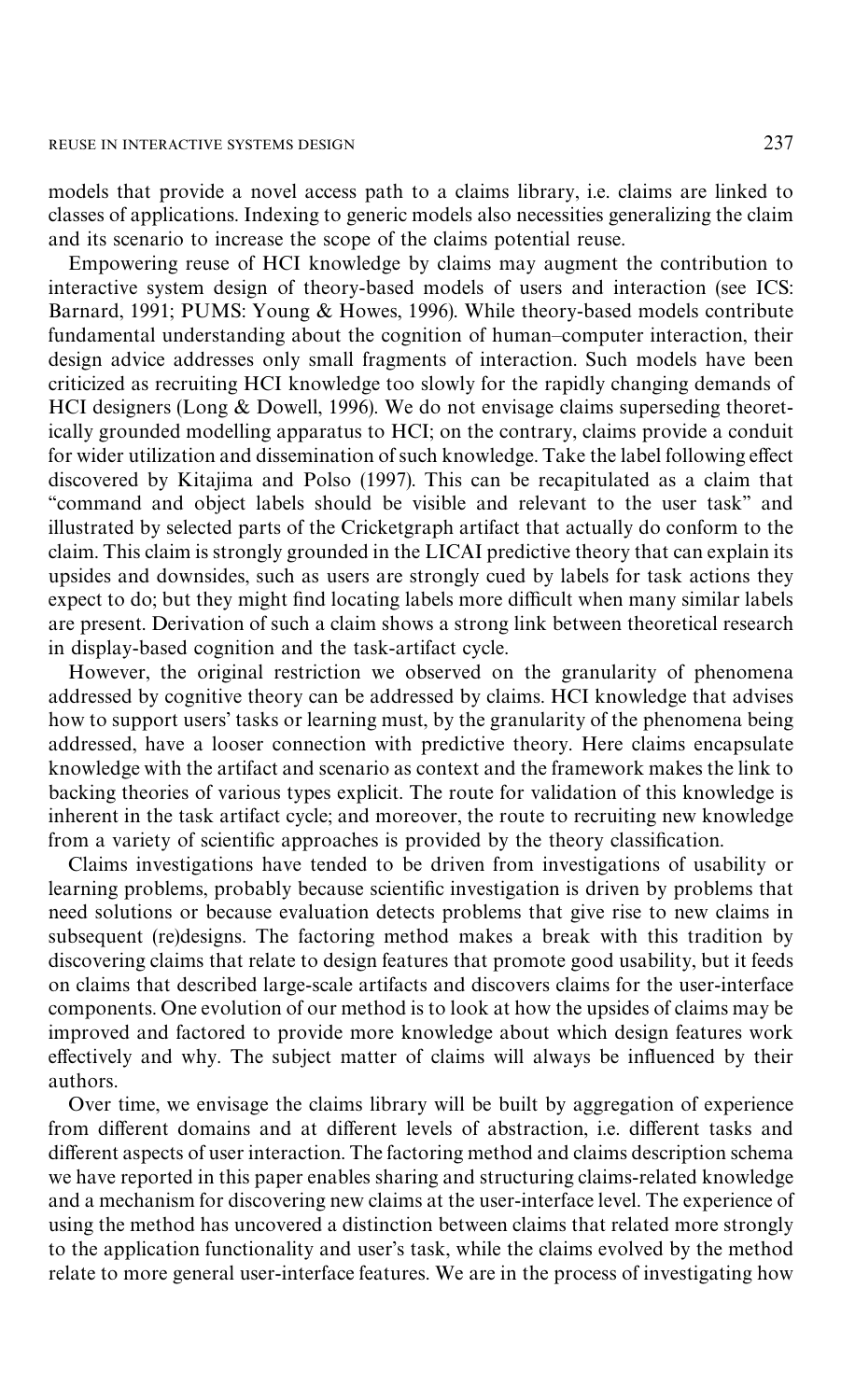<span id="page-25-0"></span>task and functionally related claims can be indexed using abstract models of applications (see [Sutcliffe & Carroll, 1998\).](#page-28-0) Different indexing mechanisms and reuse pathways may be necessary for different types of claims.

The other perspective we considered in the introduction to this paper was HCI knowledge as guidelines and principles. The task artifact cycle and the claims classification provide a more powerful vehicle for delivering effective HCI knowledge because the designer receives not only a psychologically based design rationale but also contextual information from the scenario and artifact. This paper has advanced that by embellishing the design information with dependencies and issues, and more importantly, placing a single claim in a web of interconnected HCI knowledge. The framework gives a common classification scheme and a process for factoring psychological design rationale enabling a wider scope of reuse and a conduit for recruiting HCI knowledge from many authors. The proposal in this paper represents the feasibility stage of a claim; our next step is to develop the repository artifact upon which the meta-claims for reuse of HCI knowledge will be based.

The authors wish to thank Sean Arthur, Mary-Beth Rosson and John Dowell for comment on drafts of this paper. This work was carried out while AGS was on sabbatical at Virginia Tech.

### **References**

- ANDERSON, J. R., BOYLE, C. F., FARRELL, R. & REISTER, B. J. (1989). Cognitive principles in the design of computer tutors. In P. MORRIS, Ed. *Modelling Cognition*, pp. 93*—*134. New York: Wiley.
- APPLE (1987). *Human Interface Guidelines*: *the Apple Desktop Metaphor*. Reading, MA: Addision*—*Wesley.
- ARNOLD, R. & FRAKES, W. (1992). Software reuse and re-engineering. In Arnod R., Ed, *IEEE* ¹*utorial on Software Re*-*engineering*. Los Alamitos, CA: IEEE Press.
- BARNARD P. J. (1991). Bridging between the basic theories and the artifacts of human computer interaction. In J. M. CARROLL, Ed. *Designing Interaction*: *Psychology at the Human Computer Interface*, Cambridge: Cambridge University Press, pp. 103*—*127.
- BELLAMY, R. K. E. & CARROLL, J. M. (1990). Redesign by design. In D. DIAPER, D. GILMORE, G. COCKTON & B. SHACKEL, eds. *Proceedings of 3rd IFIP Conference on Human—Computer Interaction Interact 90*. 27*—*31 August. Cambridge.
- BELLAMY, R. K. E. & CARROLL, J. M. (1992). Structuring the programmer's task. *International Journal of Man*-*Machine Studies*, 37, 503*—*527.
- CARROLL, J. M. (1990). *The Nurnberg Funnel: Designing Minimalist Instruction for Practical Computer Skill*. Cambridge, MA: MIT Press.
- CARROLL, J. M. ed. (1991). *Designing Interaction*: *Psychology as the Human—Computer Interface*. New York: Cambridge University Press.
- CARROLL, J. M. ed. (1995). *Scenario-Based Design: Envisioning Work and Technology in System Development*. New York: Wiley.
- CARROLL, J. M. & AARONSON, A. P. (1988). Learning by doing with simulated intelligent help. *Communications of the Association for Computing Machinery*, 31, 1064*—*1079.
- CARROLL, J. M. ALPERT, S. R., KARAT, J., VAN DEUSEN, M. D. & ROSSON, M. B. (1994). Raison d'Etre: embodying design history and rationale in hypermedia folklore, an experiment in reflective design practice. *Library Hi-Tech*, 12, 59-70 & 81.
- CARROLL, J. M. & CAMPBELL, R. L. (1986). Softening up hard science: reply to Newell and Card. *Human—Computer Interaction*, 2, 227*—*249.
- CARROLL, J. M. & CAMPBELL, R. L. (1989). Artifacts as psychological theories: the case of human–computer interaction. *Behaviour and Information Technology*, **8**, 247–256.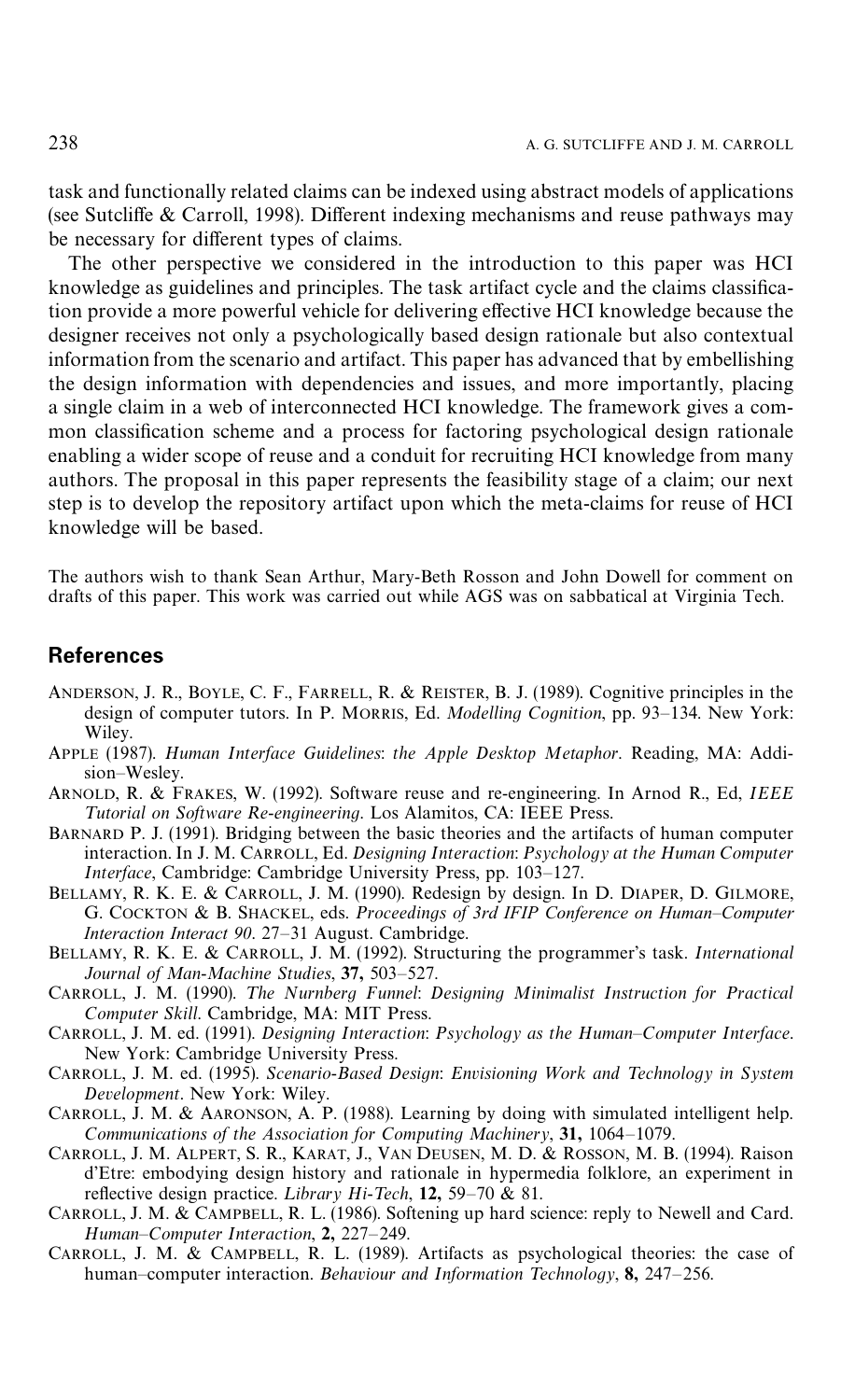- <span id="page-26-0"></span>CARROLL, J. M. & KELLOGG, W. A. (1989). Artifact as theory nexus: hermeneutics meets theorybased design. In T. BICE & C. H. LEWIS, Eds. *Proceedings of CHI89*: *Human Factors in Computing Systems*, Austin, TX, 30 April*—*4, May pp. 7*—*14. New York: ACM.
- CARROLL, J. M., KELLOGG, W. A. & ROSSON, M. B. (1991). The task-artifact cycle. In J. M. CARROLL, Ed. *Designing Interaction*: *Psychology at the Human—Computer Interface*, pp. 74*—*102. New York: Cambridge University Press.
- CARROLL, J. M., KOENEMANN-BELLIVEAU, ROSSON, M. B. & SINGLEY, M. K. (1993). Critical incidents and critical threads in empirical usability evaluation. In J. ALTY, D. DIAPER & S. P. GUEST, eds. *People and Computers* »*III*, *Proceedings of the HCI*'*93 Conference*, pp. 279*—*292. Cambridge: Cambridge University Press.
- CARROLL, J. M. & ROSSON, M. B. (1991). Deliberated evolution: stalking the View Matcher in design space. *Human—Computer Interaction*, 6, 281*—*318.
- CARROLL, J. M. & ROSSON, M. B. (1992). Getting around the task-artifact framework: how to make claims and design by scenario. *ACM Transactions on Information Systems*, **10**, 181–212.
- CARROLL, J. M. & ROSSON, M. B. (1995). Managing evaluation goals for training. *Communications of the ACM*, 38, 40*—*48.
- CARROLL, J. M., ROSSON, M. B., CHIN, G. & KOENEMANN, J. (1997). Requirements development: stages of opportunity for collaborative needs discovery. *Proceedings of the 2nd ACM Symposium on Designing Interactive Systems*, Amsterdam.
- CARROLL, J. M., SINGLEY, M. K. & ROSSON, M. B. (1992). Integrating theory development with design evaluation. *Behaviour and Information Technology*, 11, 247–255.
- CARROLL, J. M., SMITH-KERKER, P. S., FORD, J. R. & MAZUR-RIMETZ, S. A. (1987/1988). The minimal manual. *Human—Computer Interaction*, 3, 123*—*153.
- COAD, P., NORTH, D. *et al*. (1995). *Object Models*: *Strategies*, *Patterns and Applications*. Englewood Cliffs, NJ: Prentice-Hall.
- ENGLISH, W. K., ENGLEBART, D. C. & BERMAN, M. L. (1967), Display based techniques for text manipulation, *IEEE* Transactions on Human Factors in Electronics, **HFE-8**, 5–15.
- FISCHER, G., NAKAKOJI, K., OTSWALD, J., STAHL, G. & SUMMER, T. (1993) Embedding computerbased critics in the contexts of design. In S. ASHLUND, K. MULLET, A. HENDERSON, E. HOLLNAGEL & T. WHITE, Eds. *Proceedings of INTERCHI* '93, pp. 157-163, New York: ACM Press.
- FRANZKE, M. (1995). Turning research into practice: characteristics of displayed based interaction. In *Proceedings of CHI*'*95*: *Human Factors in Computing Systems*, pp. 421*—*428. ACM Press.
- FURNAS, G. W. (1986). Generalized fisheye views. In M. MANTEI & P. ORBETON, Eds. *Proceedings of CHIO*'*86*: *Human Factors in Computing Systems*, pp. 13*—*23. New York: ACM.
- GENTNER, D. (1983). Structure-mapping: a theoretical framework for analogy. *Cognitive Science*, 5, 121*—*152.
- GENTNER, D. STEVENS, A. L., Eds. (1983). *Mental Models*. Hillsdale, NJ: Erlbaum.
- GOMAA, H. (1995). Reusable software requirements and architectures for families of systems, *Journal of Systems and Software*, 28, 189*—*202.
- HUTCHINS, E. L., HOLLAN, J. D. & NORMAN, D. A. (1986). Direct manipulation interfaces, In D. A. NORMAN,&DRAPER, S. W., eds. º*ser Centred Systems Design*: *New Perspectives on Human—Computer Interaction*. Hillsdale, NJ: Lawrence Erlbaum Assocs.
- ISO 9241 (1997). *Ergonomic requirements for office systems* »*isual display terminals*. Parts 10, 11, 16 International Standards, parts 1*—*9, 12*—*15, 17, Draft Standards; International Standards Organisation, Switzerland, Available from National Standards Organisations.
- JOHNSON, W. L. (1985). *Intention*-*based diagnosis of errors in novice programs*. Unpublished doctoral dissertation. Yale University, New Haven, CT.
- KITAJIMA, M. & POLSON, P. G. (1997). A comprehension based model of exploration. *Human Computer Interaction*, 12, 345*—*390.
- LEWIS, M. L. & ANDERSON, J. R. (1985). Discrimination of operator schemata in problem-solving: learning from examples. *Cognitive Psychology*, 17, 26*—*65.
- LONG, J. B. & DOWELL, J. (1989). Conceptions for the discipline of HCI: craft, applied science, and engineering. In A. SUTCLIFFE & L. MACAULAY, eds. *People and Computers* », *Proceedings of*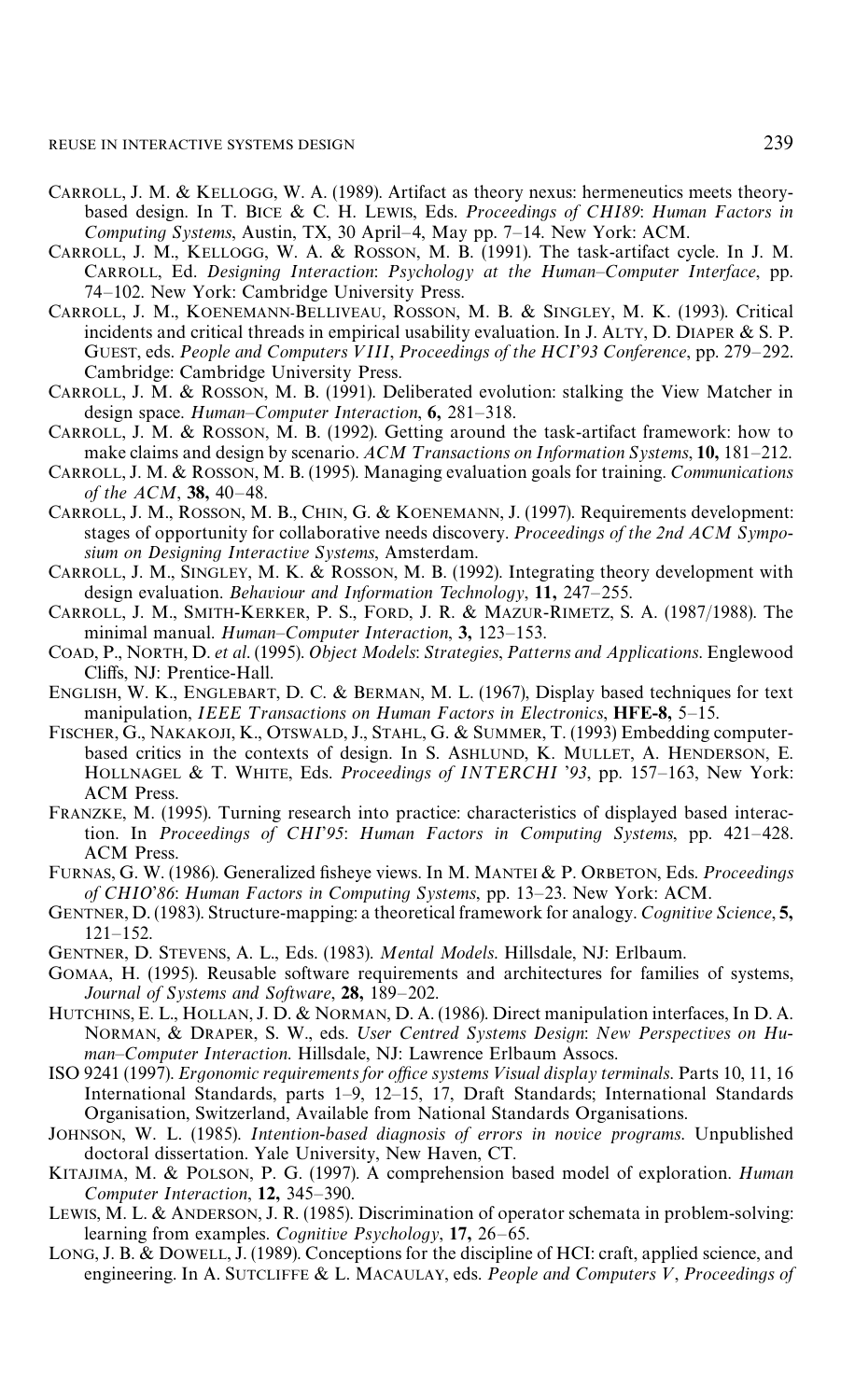<span id="page-27-0"></span>*the 5th Conference of the BCS HCI SIG*. Nottingham, 5*—*8 September. Cambridge: Cambridge University Press.

- LONG, J. B. & DOWELL, J. (1996). Cognitive Engineering and Human Computer Interaction. The *Psychologist*, 9, 313*—*317.
- MAIDEN, N. A. M. & SUTCLIFFE, A. G. (1992) Exploiting reusable specification through analogy. *Communications of the ACM*, 35, 55*—*64.
- MAIDEN, N. A. M. & SUTCLIFEE, A. G. (1994). Requirements critiquing using domain abstractionss. In J. SIDDIQI, Ed. *Proceedings of International Conference on Requirements Engineering*. Colorado Springs, USA, pp. 184*—*193. New York: IEEE Press.
- MAIDEN, N. A. M. & SUTCLIFEE, A. G. (1996). Analogical retrieval in reuse-oriented requirements engineering. *Software Engineering Journal*, 11, 281*—*292.
- MARCHIONNI, G. (1995). *Information Seeking in Electronic Environments*. Cambridge: Cambridge University Press.
- MAY, J. & BARNARD, P. (1995). Cinematograpy and Interface Design. In K. NORDBYN, P. H. HELMERSEN, D. J. GILMORE and S. A. ARNESEN, Eds. pp. 26-31. *Proceedings of 5th IFIP TC 13 International Conference on Human—Computer Interaction*, Lillehamer, 27*—*29 June, London: Chapman & Hall.
- MORAN, T. P. (1983). Getting into the system: external*—*internal task mapping analysis. *Proceedings of CHI*'*83 Conference*, pp. 45*—*49.
- MORAN, T. P. & CARROLL, J. M. Eds. (1996). *Design Rationale: Concepts, Methods and Techniques*. Hillsdale, NJ: Erlbaum.
- NEILSEN, J. (1993). *Usability Engineering*, New York: Academic Press.
- NEILSEN, J. & PHILIPS, V. L. (1993). Estimating the relative usability of two interfaces: heuristic, formal and empirical methods compared. In *Proceedings of INTERCHI-93*, pp. 214–221. New York: ACM Press.
- NORMAN, D. A. (1986). Cognitive engineering. In D. A. NORMAN & S. W. DRAPER, eds. *User Centered System Design*: *New Perspectives on Human—Computer interaction*. Hillsdale, NJ: Erlbaum.
- PAPERT, S. (1980). *Mindstorms*: *Children*, *Computers*, *and Powerful Ideas*. New York: Basic Books.
- PRIETO-DIAZ, R. (1991). Implementing faceted classification for software reuse. *Communications of the ACM*, 34, 88*—*97.
- REIMAN, J., YOUNG, R. M. & HOWES, A. (1996). A dual space model of iteratively deepening exploratory learning. *International Journal of Human Computer Studies*, 44, 743*—*775.
- ROSCH, E. (1985). Prototype classification and logical classification: the two systems. In E. K. SCHOLNICK, eds. *New Trends in Conceptual Representation: Challenges to Piaget's Theory.* Hillsdale, NJ: Erlbaum.
- ROSCH, E., MERVIS, C. B., GRAY, W., JOHNSON, D. & BOYES-BRAEM, P. (1976). Basic objects in natural categories. *Cognitive Psychology*, 7, 573*—*605.
- ROSSON, M. B. & CARROLL, J. M. (1995). Narrowing the specification-implementation gap in scenario-based design. In J. M. CARROLL, Ed. *Scenario*-*Based Design*: *Envisioning* ¼*ork and* Technology in System Development. pp. 247-278. New York: Wiley.
- ROSSON, M. B. & CARROLL, J. M. (1996). The reuse of uses in Smalltalk programming. *ACM* ¹*ransactions on Computer*-*Human Interaction*, 3, 219*—*253.
- SCHANK, R. C. (1982), *Dynamic Memory: A Theory of Reminding and Learning in Computers and People*. Cambridge: Cambridge University Press.
- SHNEIDERMAN, B. (1982). The future of interactive systems and the emergence of direct manipulation. *Behaviour and Information Technology*, 1, 237–256.
- SINGLEY, M. K. & CARROLL, J. M. (1996). Synthesis by analysis: five modes of reasoning that guide design. In T. P. MORAN & J. M. CARROLL, eds. *Design Rationale: Concepts, Techniques, and* º*se*, pp. 241*—*265. Mahwah, NJ: Erlbaum.
- SMITH, R. B. (1987). The Alternate Reality Kit: an example of the tension between literalism and magic. In J. M. CARROLL & P. P. TINNER, eds. *Proceedings of CHI*#*GI*'*87*: *Conference on Human Factors in Computing Systems and Graphical Interfaces*. Toronto April 5*—*9. New York: ACM.